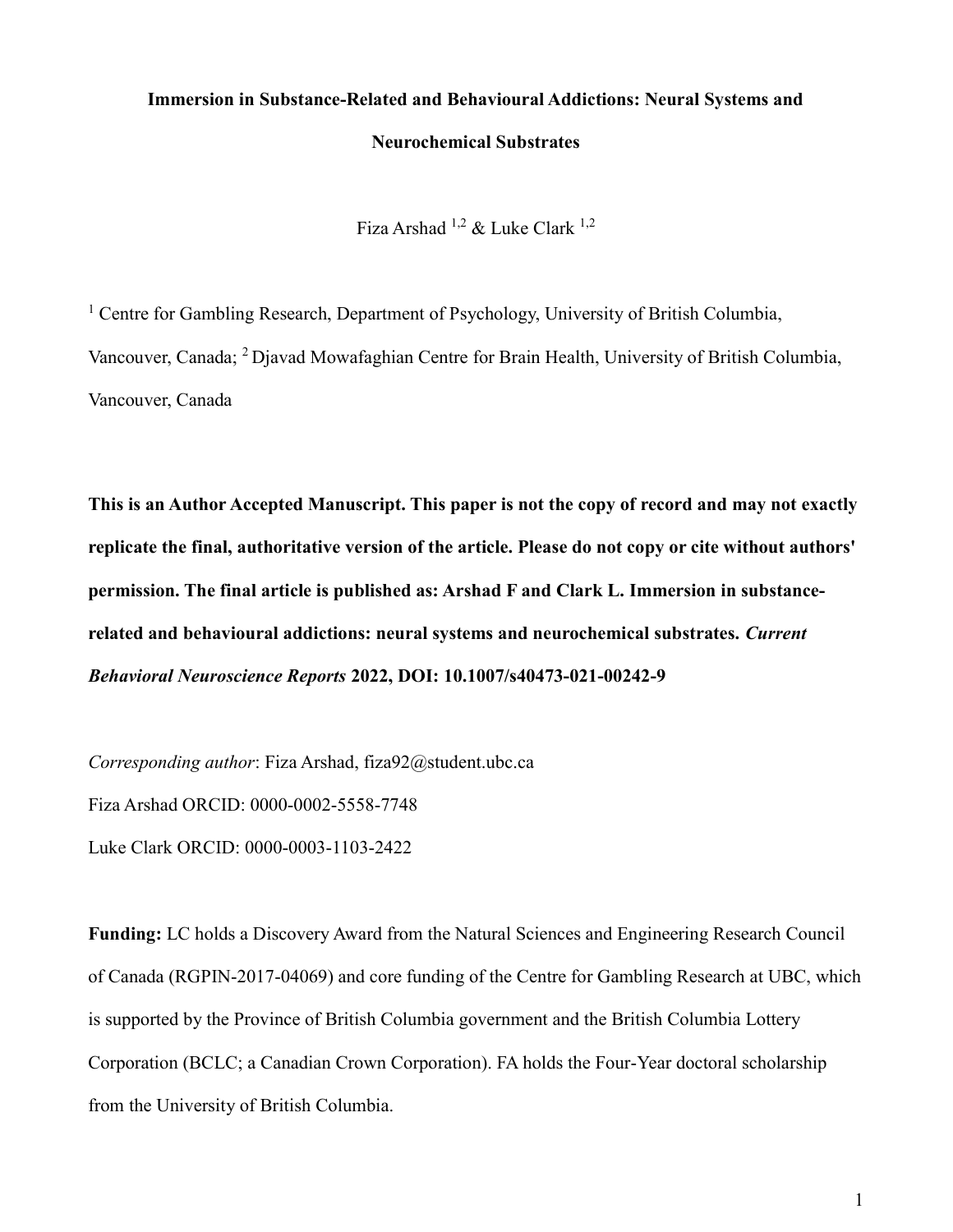Conflicts of Interest: LC is the Director of the Centre for Gambling Research at UBC, which is supported by funding from the Province of British Columbia and the British Columbia Lottery Corporation (BCLC), a Canadian Crown Corporation. The Province of BC government and the BCLC had no role in the preparation of this article and imposes no constraints on publishing. LC has received a speaker/travel honorarium from the National Association for Gambling Studies (Australia) and the National Center for Responsible Gaming (US), and has received fees for academic services from the National Center for Responsible Gaming (US), GambleAware (UK) and Gambling Research Exchange Ontario (Canada). He has not received any further direct or indirect payments from the gambling industry or groups substantially funded by gambling. He has received royalties from Cambridge Cognition Ltd. relating to neurocognitive testing. FA has received a commission from Gambling Research Exchange of Ontario (GREO) to write a white paper.

#### Abstract:

Purpose of review: Problematic engagement in slot machine gambling has been linked to a state of immersion: heightened attention on the activity (i.e. gambling) at the expense of other mental processing. This review considers the relevance of this state to substance-related addictions, and other behavioural addictions besides disordered gambling. We further evaluate current knowledge on the neural systems and neurochemical substrates implicated in immersion.

Recent findings: Prior research has primarily considered immersive experiences from a lens of either dissociation (clinical symptoms indicating detachment from reality) or flow theory (positive psychology and game design). In other forms of addictions, increased dissociative features are observed, often interacting with psychosocial adversity and trauma. Existing work on the neural basis of immersion has been more influenced by the 'flow' conceptualization, and implicates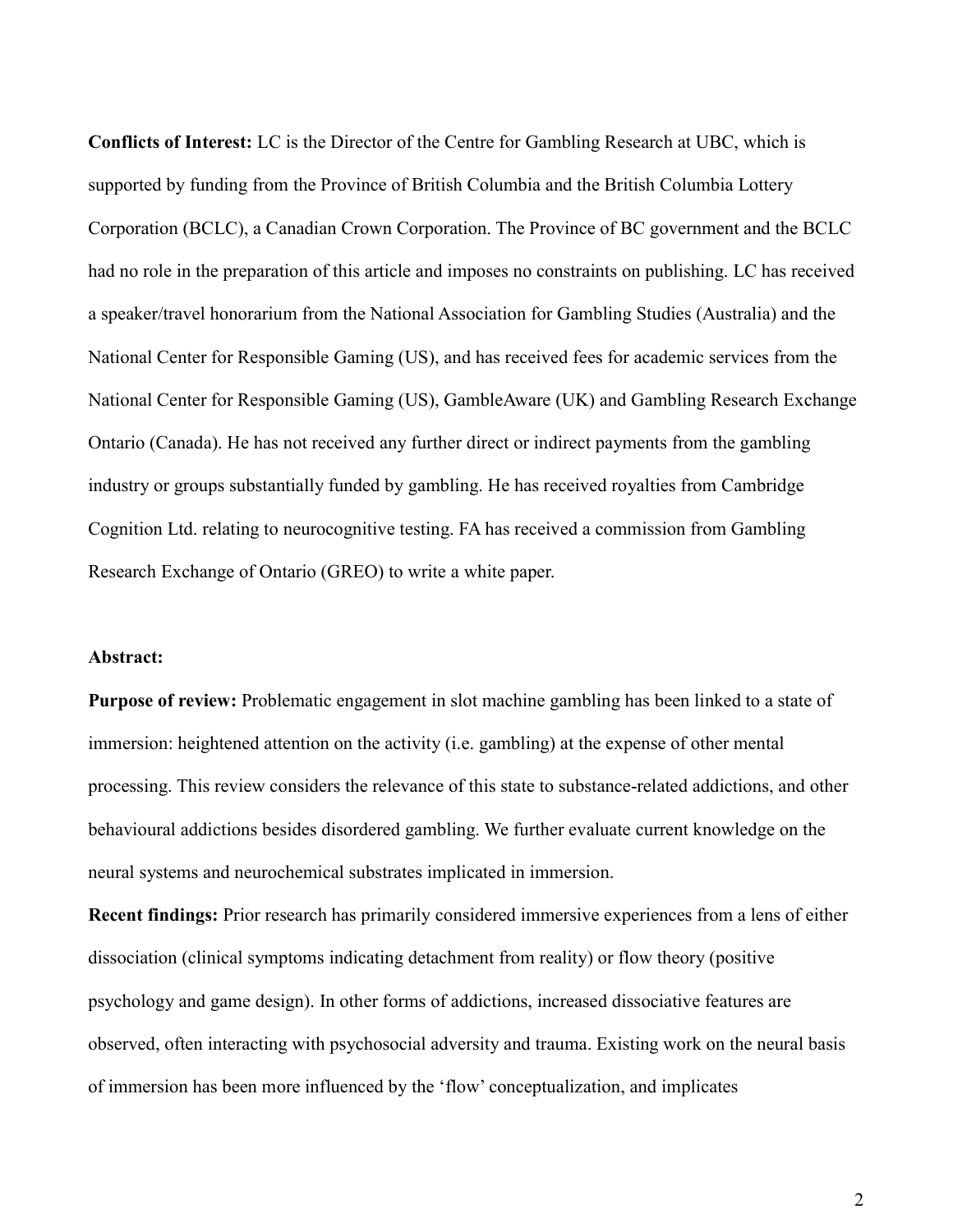attentional/executive, salience/reward, and default mode brain networks, with regulation by dopaminergic and, potentially, noradrenergic pathways.

Summary: Immersion is operationalized as a cognitive attentional state with relevance to a range of addictive disorders. Data on the neural basis of immersion point to brain networks that can be hypothesized to be dysregulated in groups with substance-related and behavioural addictions. Further refinement is needed in measuring immersion and integrating the dissociation and flow perspectives. Keywords: Immersion, Flow, Dissociation, Gambling, Substance Use, PET, fMRI

# 1. Introduction

We all recognize the experience of being completely immersed in an activity (e.g. sports or a good movie): a state of complete absorption in an activity that is often accompanied by losing track of the passage of time and reduced awareness of peripheral stimuli like background conversations or remembering an appointment [1]. In recent years, the field of gambling research has become interested in this state as a factor that may contribute to excessive and harmful use of slot machines, in particular (see [1]\*). Across many studies, higher levels of disordered gambling severity were correlated with higher self-reported immersion (e.g. [2]\* for meta-analysis). While this state is unlikely to be unique to slot machines, it may be disproportionately linked to fast, digitized forms of gambling, namely landbased Electronic Gaming Machines (EGMs), which include modern slot machine games and online gambling, of which online slot machines are a prime example. Immersion may appeal to people with particular gambling motives -- namely, coping and escape -- and thus can fuel further gambling engagement via negative reinforcement [2,3]. Immersive states could be targeted by regulatory or clinical interventions, such as in-game pop-up messages or psychological techniques, including attentional or mindfulness training [1]. In this way, gambling immersion has broader relevance as an example of the interface between personal vulnerabilities to addictions and product design features, seen within a public health approach to gambling [6,7].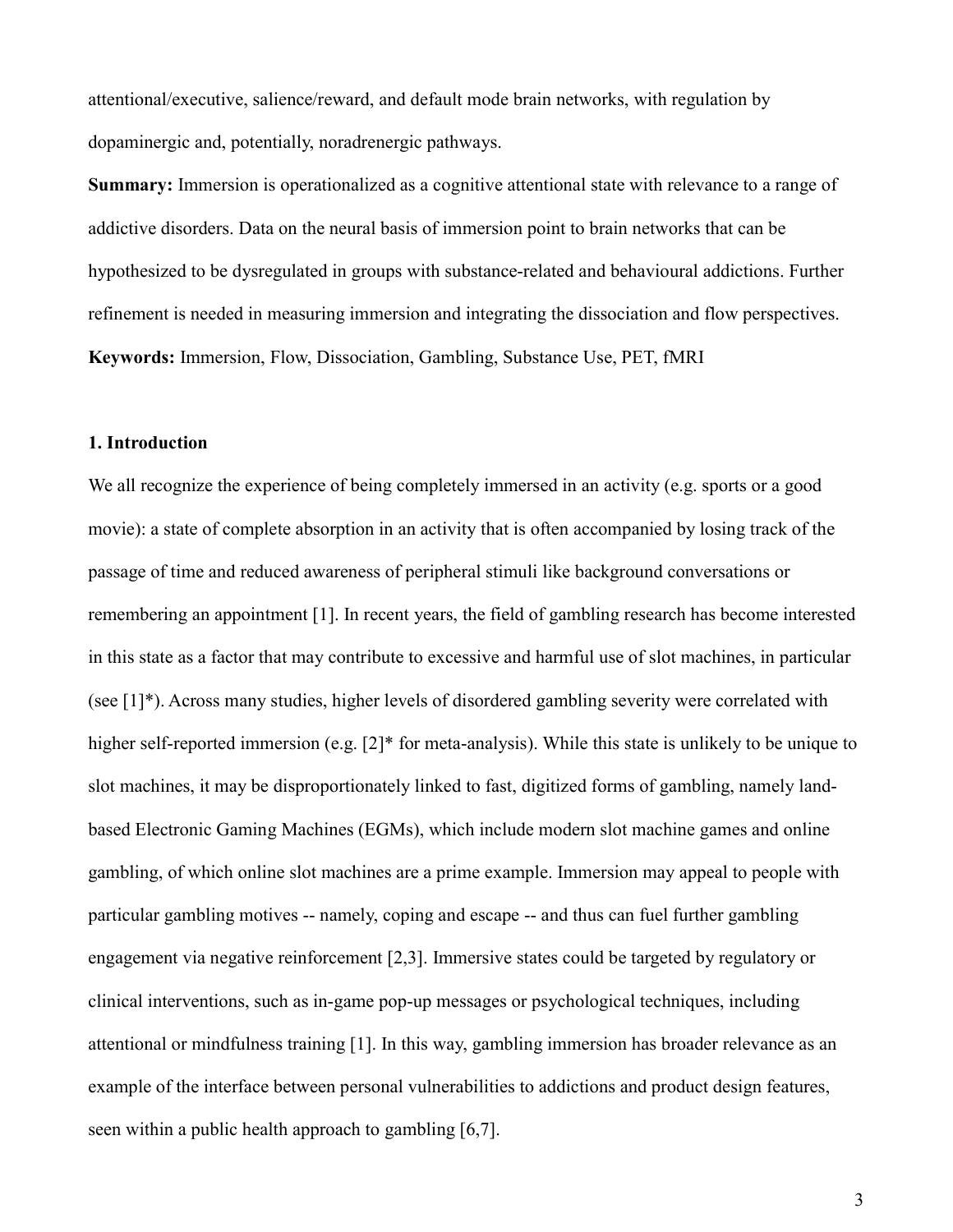The objectives of this article are to extend this immersion framework by considering two questions. First, to what extent is the state of immersion relevant to other forms of addiction? Second, how does current knowledge on the neural basis of immersion generate testable hypotheses for dysregulation and intervention in addictions? In approaching these questions, we note that earlier research has drawn heavily on two distinct constructs: dissociation and flow. Dissociation is a clinical construct, comprising a set of symptoms and experiences that are characterized by interruptions or intrusions in one's stream of consciousness. These altered states of consciousness can represent a separation from one's sense of self (depersonalization) or the world (derealization), as well as a disruption of the normal integration of mental processing [2–4]. Dissociation, often conceptualized as a response to trauma, has long-standing theoretical links to addictions [5]. Flow, by contrast, is a construct that originated in positive psychology, to describe a state of effortful absorption and optimal performance in an activity [6]. A recent article from our group asserts that these constructs share cognitive underpinnings, in the heightened attentional focus given to one activity, at the expense of other mental processes [1,7]. Building on Butler's work [8] proposing a continuum from mild, nonpathological dissociation to pathological symptoms (e.g. depersonalization), Murch & Clark [1] hypothesize that gambling severity may also be associated with a transition from a more flow-oriented formulation to more severe disruptions of consciousness and the sense of self, with negative consequences.

Gambling Disorder was recognized as the first non-substance-related addictive disorder in the DSM-5 (APA 2013). In considering the relevance of immersion to other behavioural addictions, we note that gaming disorder (now recognized in the ICD-11), social media addiction [9], smartphone addiction [10], and other conditions associated with problematic use of the internet [11] are each emergent constructs requiring further validation as diagnostic entities. Regardless of one's view on this debate, these activities are intuitively highly immersive and this quality may be a 'vector' to their excessive consumption among some individuals. What about substance addictions? Drug intoxication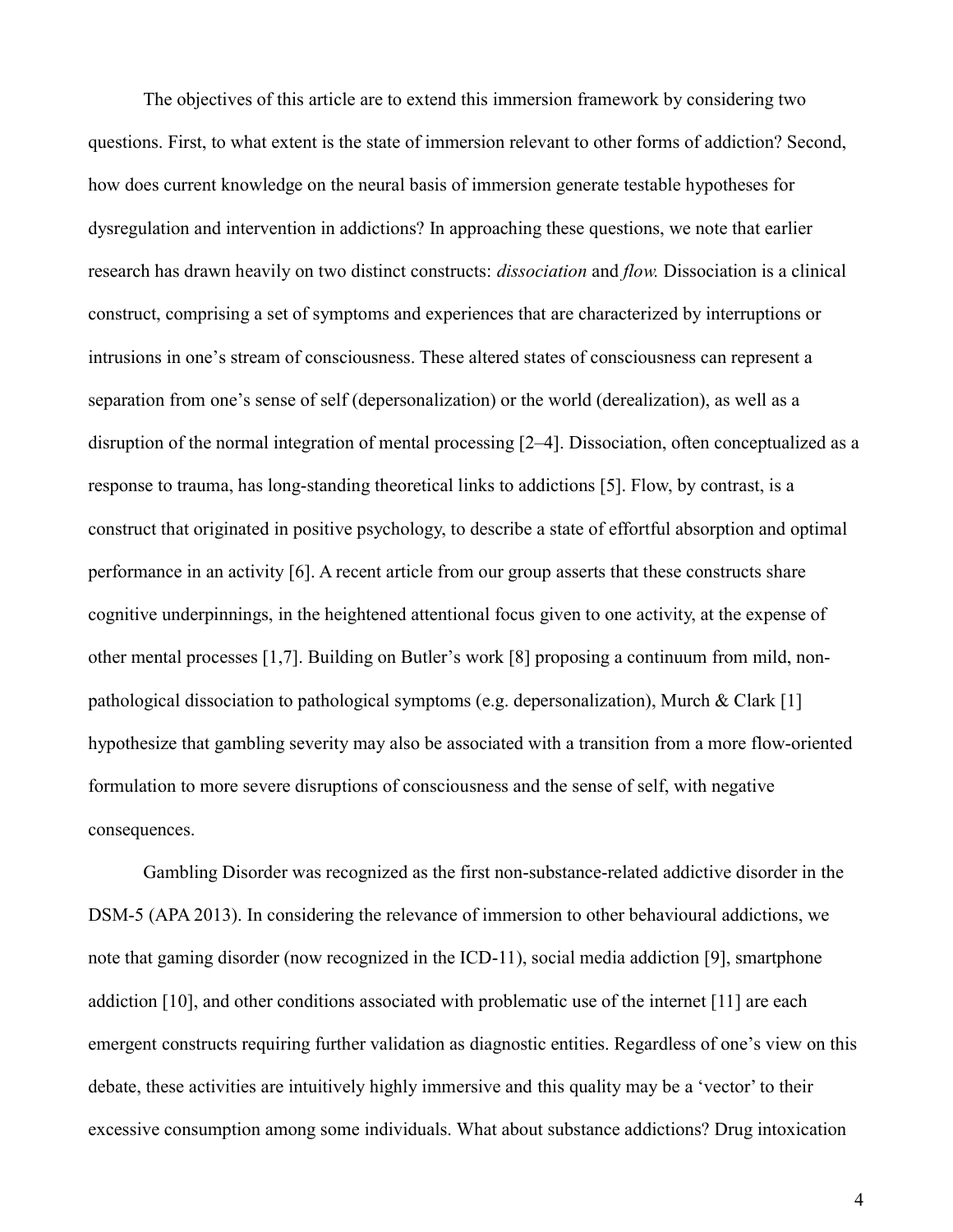is associated with a panoply of subjective effects that vary across substances, but commonly include elements of dissociation and detachment from reality [12]\*. These dissociative effects may reinforce a coping response to trauma and adversity, which are risk factors for substance addictions [13], and may set up negative reinforcement in a similar manner to that described for slot machine gambling. Notably, this research on immersive states in other forms of addictions is primarily influenced by the dissociation perspective.

Building on this wider relevance to addiction, what is known about the neural basis of immersion? This turns out to be a deceptively complex question, as in brain imaging settings, participants may experience fleeting moments of immersion during many procedures, including the resting state. The original conceptualization of 'flow' by Csikszentmihalyi proposed a number of characteristics of flow-inducing tasks, including difficulty, degree of prior practice or skill, the availability of clear and immediate feedback, and task enjoyment, that would each be expected to modulate task immersion in neuroimaging or psychophysiological designs (see e.g. [6,14,15]). At the same time, immersion is characterized by a *lack* of meta-awareness in the moment, which presents an obstacle for its physiological or neural assessment in real-time. We will consider some of the methodological procedures for eliciting immersion in neuroscience research (see Table 1); we note that these techniques are influenced by the flow perspective to a much greater extent than the dissociation perspective [14]. At the current time, there is limited research combining the two objectives of this review: how are the neural sequelae of immersion altered in people with addictions? For example, how could these brain mechanisms be relevant to treatment or recovery in addictions?

# 2. Immersion in Substance-Related and Behavioural Addictions

## Substance-Related Addictions

Drugs of abuse elicit a range of subjective effects, including those on mood, alertness, cognition, motivation, and motor function. A common effect across many drugs is a "state of altered identity" [5],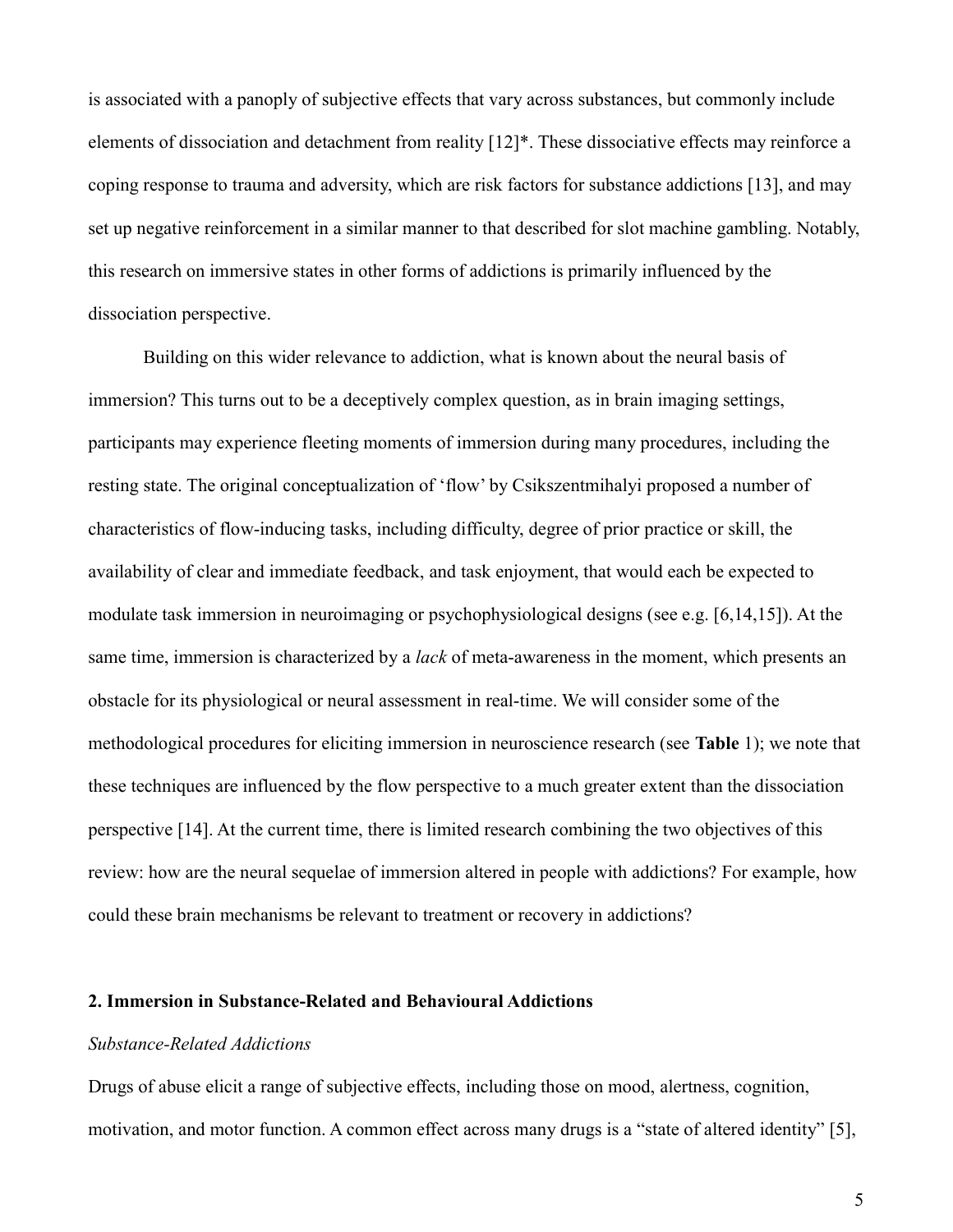often labelled as a dissociative experience. As the best studied example, alcohol consumption causes a range of dissociative effects from 'mind wandering' and 'zoning-out' at lower doses [16], to blackouts at higher doses where there may be a subsequent failure to recall events that occurred during the intoxication [17]. Jacobs' 'general theory of addictions' [5] posited a common dissociative response among all forms of addictions during engagement in the target behaviour. Such 'transdiagnostic' evidence was seen in his study across treatment-seeking individuals with gambling problems, alcohol use disorder, and compulsive over-eating.

Jacobs' theory also proposed childhood affective disturbance as a predisposing factor to these dissociative experiences [5], such that the target behaviour (e.g. gambling) was able to provide a source of escape from psychological distress. Subsequent studies have corroborated this three-way relationship between addictive disorders (either substance-related or behavioural addictions), dissociative experiences, and trauma, for example in the form of childhood adversity or PTSD [18–20]. Patients receiving treatment for alcohol or drug use disorders displayed elevated rates of dissociative disorders and score highly for dissociative experiences [21–24]. (Notably, a diagnosis of a dissociative disorder would exclude a patient whose episodes were limited to states of drug intoxication). These relationships with dissociative symptoms are amplified in patients with substance use disorders with comorbid PTSD [21] or who experienced childhood trauma [23]. However, the causal connections here are less clear: increased dissociative tendencies may be a risk factor for substance use, or alternatively, some individuals may use substances due to a *reduced* dissociative ability in order to facilitate reaching this state (termed the 'chemical dissociation' hypothesis [25,26]). It is also possible that chronic substance use may alter the susceptibility to dissociative experiences [25,26]. In one study, a 'desire to dissociate' scale in a student sample mediated the association between childhood sexual abuse and problematic alcohol use, whereas trait dissociative experiences did not [27]. In line with the chemical dissociation hypothesis, people with comorbid PTSD and substance use disorders showed lower dissociation scores than a group with PTSD but no substance use [28]\*. However, in a similar study in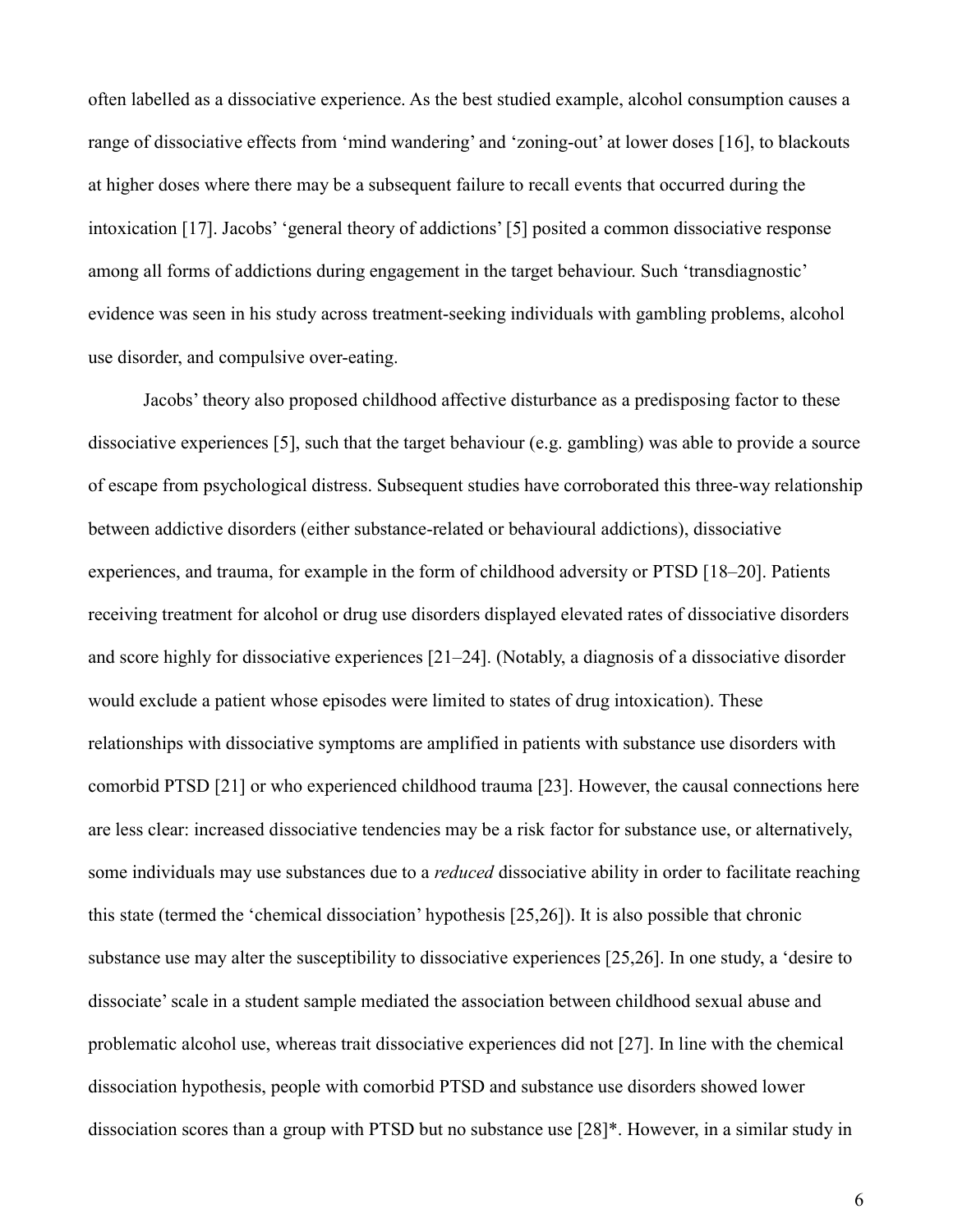people with gambling disorder and comorbid PTSD, higher PTSD symptoms were positively correlated with both dissociation and gambling severity [29]. Interestingly, in community participants with PTSD, gambling disorder, or both, gambling-related dissociation and trauma-related dissociation were elevated in the comorbid individuals, but this was not true of 'trait' (or domain-general) dissociative tendencies [30], suggesting the importance of testing dissociation profiles in relation to different behaviours.

#### Behavioural Addictions

While less extreme than the mind-altering effects of psychoactive drugs, internet use and video gaming also elicit immersive and dissociative experiences along with a sense of escape [31–34], and these are also reminiscent of the profile described earlier in gamblers using EGMs. The moderating roles of psychosocial adversity and trauma are also evident in recent studies in groups with behavioural addictions. For example, in a large sample of gamers, both adverse childhood experiences and dissociative experiences predicted the level of disordered video gaming symptoms in structural equation modelling [33]. In a similar design, dissociative experiences, depression and physical aggression predicted internet gaming disorder symptomatology [31]\*, with 'body dissociation' having the highest coefficient in the model [31]. In Lee et al. [32], subjects with problematic internet use and dissociative symptoms showed poorer overall mental health than those with problematic internet use without dissociative symptoms. It is notable that the research covered in this section on substancerelated and behavioural addictions has almost exclusively approached immersion through a lens of dissociative features. A recent study [35]\* has begun to extend these links to the flow construct, classifying experienced users of the smartphone game Candy Crush into those who do or do not 'game to escape'. Larche & Dixon [35] established further correlations between escape gambling and greater flow experiences during video game play, as well as with both higher problematic video gaming and 'boredom proneness', a trait that characterizes a range of externalizing disorders. Other work assessing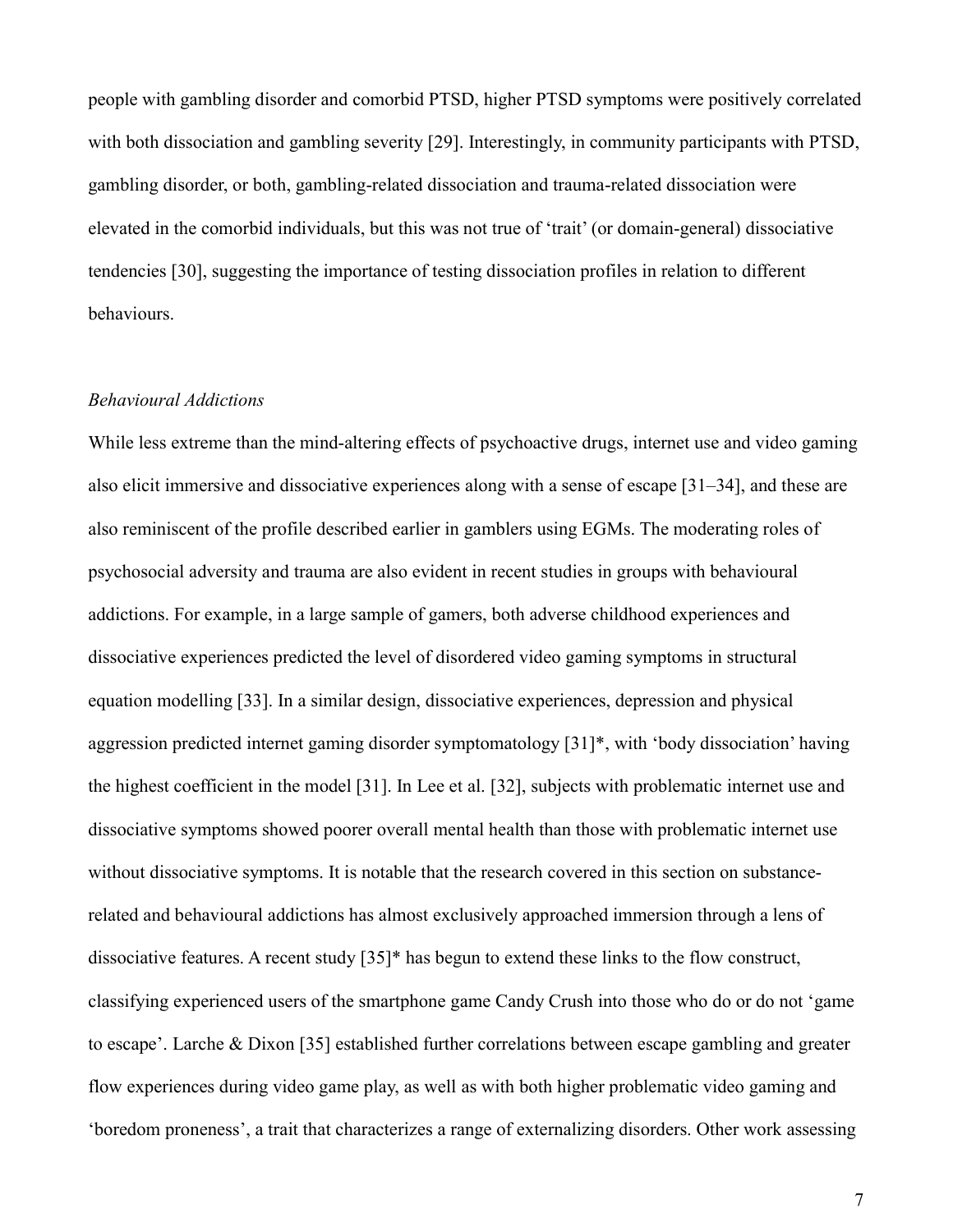psychological states associated with slot machine gambling has posited the term 'dark flow' as similar to flow, but with an emphasis on negative consequences and excessive consumption that derive from being in this state [36,37].

#### 3. Brain Systems

In contrast to clinical research on addictions and their assessment of immersion in terms of dissociative features, the research on the neural substrates of immersion has been informed to a much greater extent by the flow framework. An early hypothesis informed by neurocognitive mechanisms is that of 'transient hypofrontality' [38]. Predicated on a distinction between an implicit system for skill automatization and an 'explicit' system for top-down executive control and flexibility, Dietrich posited that flow occurs when a practiced skill can be maintained by implicit processes (putatively dependent on the dorsal striatum [14,38]), and this may require the temporary suspension of prefrontal cortical control. There is some evidence for this prefrontal suppression, for example from a study using functional near infrared spectroscopy (fNIRS) to specifically record hemodynamic responses over prefrontal cortex [39]. However, studies using functional magnetic resonance imaging (fMRI) studies with whole-brain coverage indicate additional neural foci [40,41], suggesting that transient hypofrontality is likely an over-simplification. A competing idea, 'synchronization theory', ([42] reviewed in [14]), asserts that flow may arise from more efficient and automated connectivity between networks. Both transient hypofrontality and synchronization accounts acknowledge the role of subcortical systems in handling motor control and skill acquisition during flow. More recently, van der Linden and colleagues [43]\* posit the involvement of three large-scale networks in flow states - the default mode network, the central executive network, and salience/reward network - based on their established links to self-referential processing, task engagement and attention, and feedback and agency detection, respectively.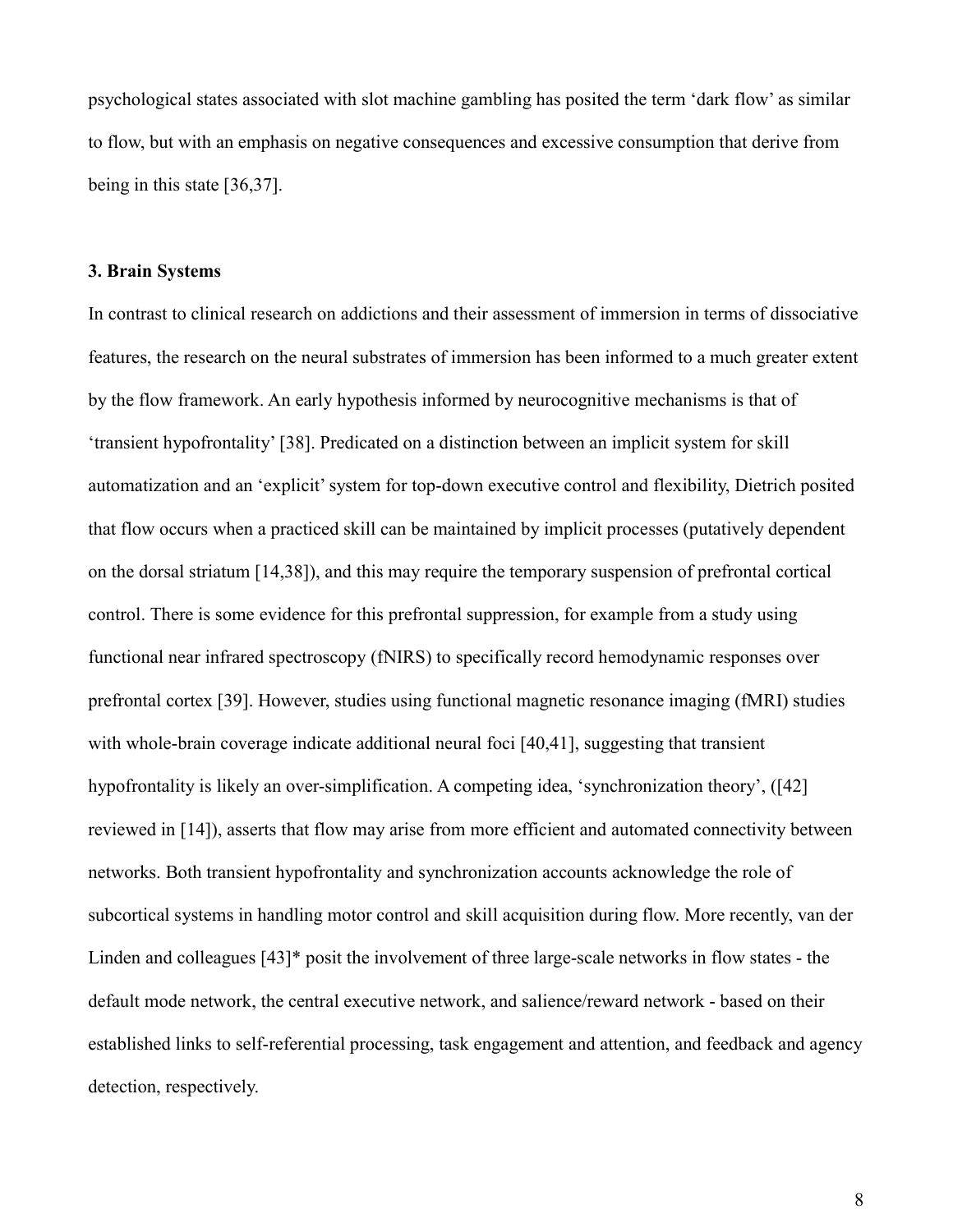The elicitation of immersion in experimental settings is not straightforward, for reasons described in the Introduction (see also [15]). The core procedures used in many of the studies in Sections 3 and 4 are summarized in Table 1. One procedure that is well-suited to fMRI uses an unpaced finger-tapping task to identify natural fluctuations in sustained attention and mind-wandering. In this task, the participant is instructed to press a button rhythmically for 8 minutes, in time with a 600 ms metronome that is only presented for the first 10 seconds of the run [44]\*. Periods of relatively low inter-tap variance, indicating 'in-the-zone' attention, were associated with greater activity in the default mode network, whereas periods in which the rate of tapping was more variable ('out of the zone' attention) were related to increased activity in the dorsal attention and salience networks. Notably, greater coupling of the medial prefrontal cortex and posterior cingulate cortex nodes in the default mode network with the anterior insula in the salience network was seen during higher out-of-zone attention [44], highlighting the role of connectivity dynamics in the "waxing and waning of (attentional) focus" (p. 1836). These data are broadly in line with the 'synchronization theory' of flow discussed earlier (see [14]). We note that substantial evidence exists for dysregulation of these networks and their functional connectivity, in both gambling disorder and substance use disorders [45–51].

A more established paradigm for eliciting flow in physiological studies relies on Csikszentmihalyi's concept of the 'flow channel' as a point of balance between the challenge or difficulty of the task, and the participant's level of skill or performance (also see [15]). This is often referred to as the skill-challenge balance [15,52,53], and it can be operationalized experimentally by identifying each participant's personal level of ability and then tailoring the task around that difficulty level to create easier ("boredom") or more difficult ("overload") conditions, as well as an optimal 'balanced' condition for inducing flow. Some studies use only 2 of these 3 conditions to enhance the number of repetitions. Cognitive tests such as verbal fluency [39], arithmetic [41,54], or video games, such as Tetris [55] and Candy Crush [35,56] have been used in this approach.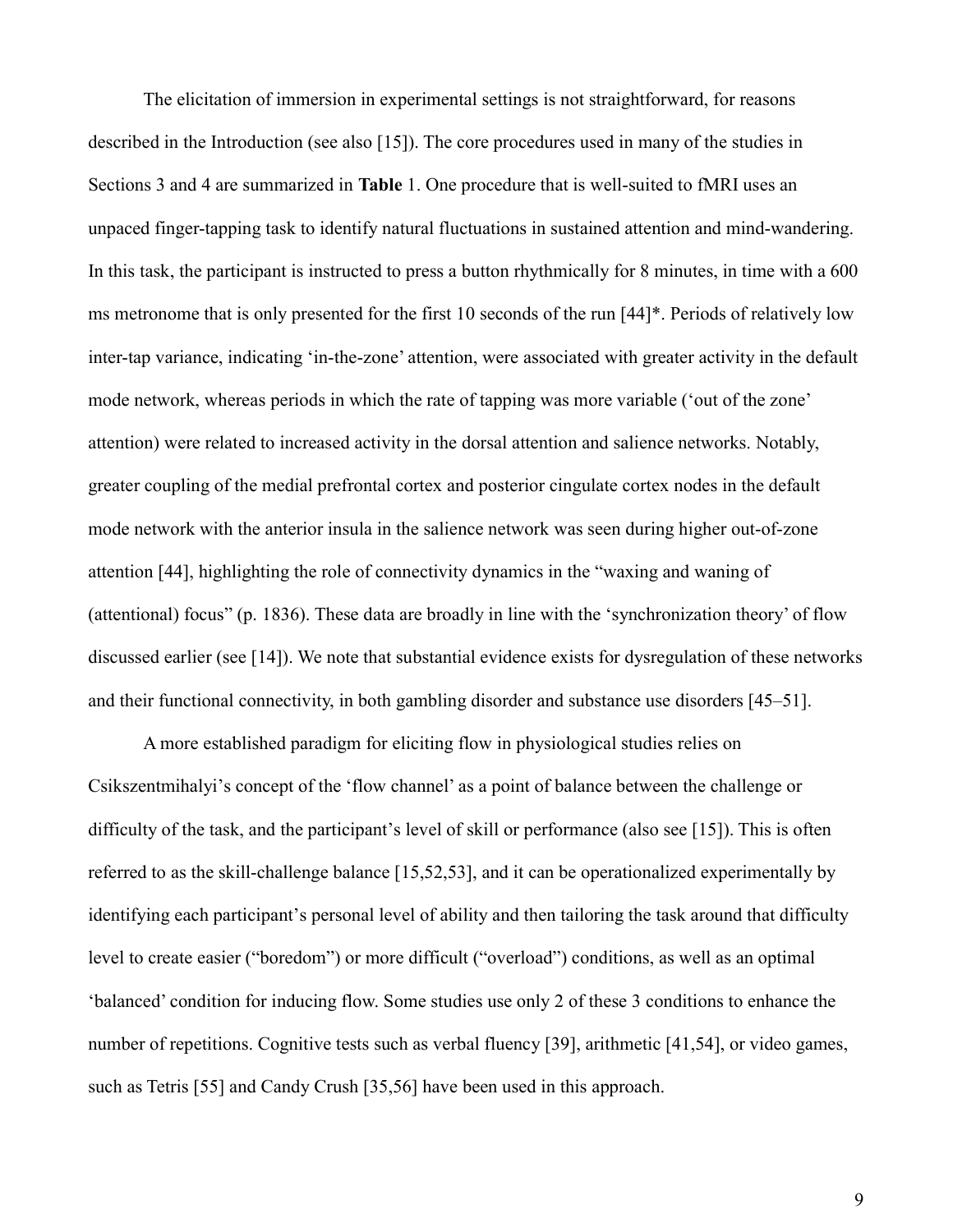Measuring regional cerebral blood flow with perfusion imaging during arithmetic task performance across these 3 conditions, greater activity was observed in the balanced condition (promoting flow) in the putamen, inferior frontal gyrus, and parietal lobe, which are nodes in the salience and central executive networks. Lower activity was seen in the flow condition in the medial prefrontal cortex and anterior cingulate cortex, parts of the default mode network, and in the amygdala [54]. The amygdala was also implicated in an individual differences analysis, where higher flow scores were related to lower regional blood flow and blood oxygen level dependent activity in the amygdala and the medial prefrontal cortex [41,54]. This activity adhered to quadratic (U-shaped) patterns that were highest (inferior frontal gyrus, caudate nuclei, parietal lobe, dorsal raphe nucleus, thalamus, cerebellum) or lowest (anterior cingulate cortex and medial prefrontal cortex, posterior cingulate cortex, amygdala) in the flow condition, compared to boredom and overload conditions [41]. Using a similar procedure with fNIRS, prefrontal cortical subregions were examined while participants played a Tetris game under flow and boredom conditions [57]. In the flow condition, haemodynamic responses were greater in the ventrolateral PFC [58] in the final 30 seconds of the game, whereas greater activity was seen in the dorsolateral PFC [59,60] and frontal pole immediately following the flow state. These data are challenging to reconcile with the 'transient hypofrontality' hypothesis described earlier and likely point to differential contributions of distinct prefrontal subregions.

Another fMRI study recorded activity during a first-person shooter video game [40] and conducted a retrospective behavioural analysis of game performance (based on video content) to infer a number of dimensions of flow, such as periods of heightened focus (e.g. phases of active fighting versus time between rounds) and periods of challenge-skill balance (successful = killing your target, failures = being killed in the game). This study found stronger activity in the putamen and caudate, anatomical regions that make up the dorsal striatum, as well as in the motor cortex, during challengeskill balance (i.e. to successful kills). During periods of heightened focus, reduced activity was observed in the anterior cingulate cortex and orbitofrontal cortex, and greater activity in the precuneus,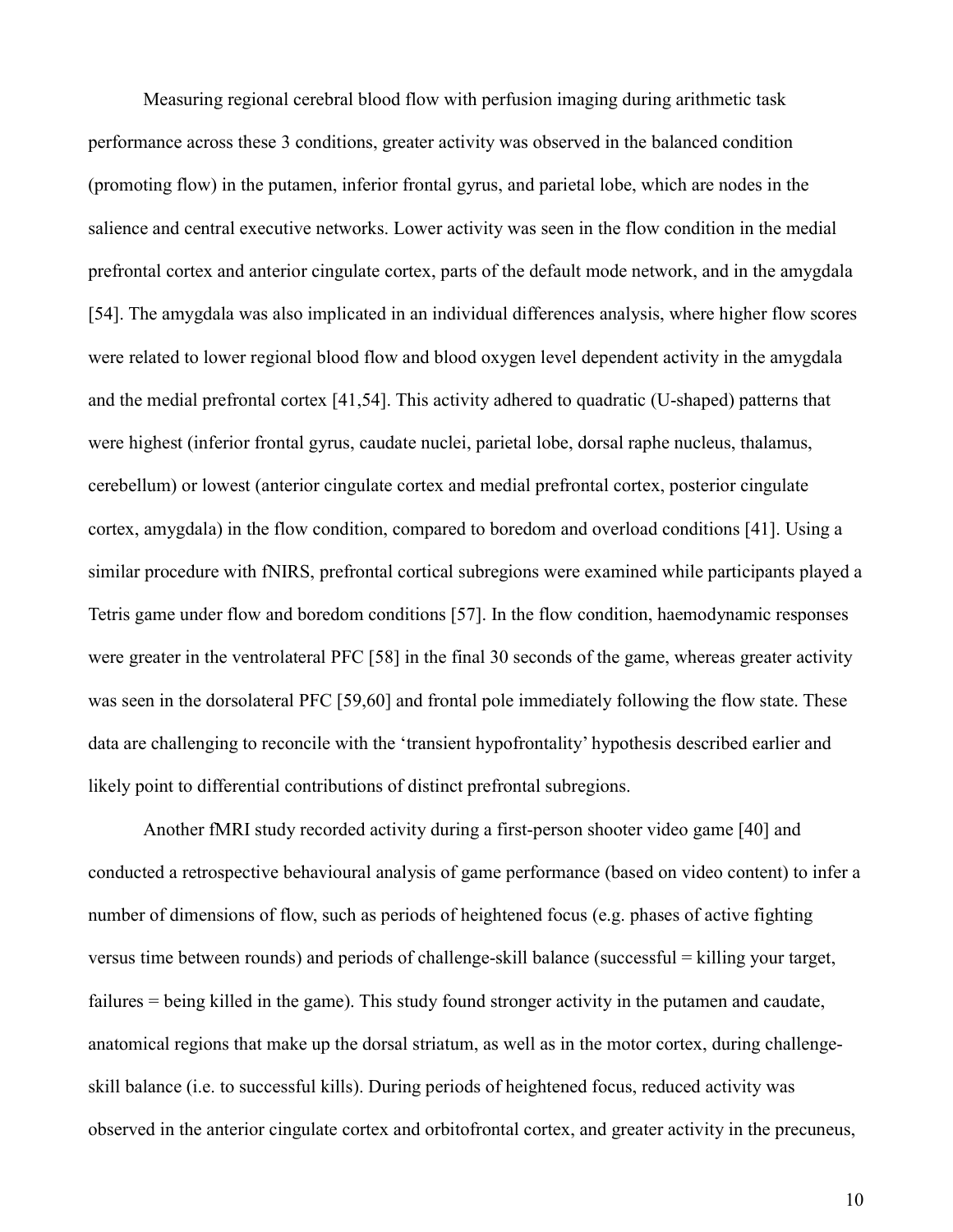cerebellum, and visual system [40]. Importantly, conjunction analyses across multiple dimensions of flow revealed activation of a motor network comprising thalamus and premotor areas, suggesting that heightened immersion in the game may derive from integrating action and awareness during the activity [40].

In contrast to the emphasis in clinical research on the dissociation perspective, neuroscience studies to date have been shaped primarily by the flow account and much less is known about the neural sequelae of dissociation. Clinically, dissociation is conceptualized in a defense cascade mechanism as an adaptive response to a traumatic experience. One of the most severe clinical expressions is the dissociative subtype of PTSD, which may be precipitated by repeated traumainduced activation of the fear network [61]. In a large group of women with a history of trauma, including people with and without PTSD, higher levels of dissociation in response to trauma-related images were related to lower functional connectivity between the amygdala and the anterior insula [62]. In the same study, using neuropsychological testing with neutral stimuli, high and low dissociation subgroups performed better or equally well. Thus, this study again points to neurocircuitry within the salience network, but it is not clear whether their fMRI connectivity results can be reconciled with flow studies testing the synchronization hypothesis [14], which were mostly in healthy participants. A notable methodological difference in this study is the use of trauma-related stimuli to elicit the effects of interest. More work is needed to distinguish dissociation in the context of trauma ('dissociating from') versus intoxication in the context of addictions ('dissociating to') [4,27,30]. Another fMRI study comparing individuals with PTSD with and without dissociation focused specifically on the pedunculopontine nucleus (PPN), a part of the reticular activating system in the brainstem, using resting-state functional connectivity with the PPN set as the seed region [63]. Participants with the dissociative subtype displayed greater connectivity of the PPN with the amygdala, parahippocampal gyrus, anterior cingulate cortex, and the ventromedial prefrontal cortex [63]. The reticular activating system also includes the locus coeruleus and dorsal raphe nucleus, and is involved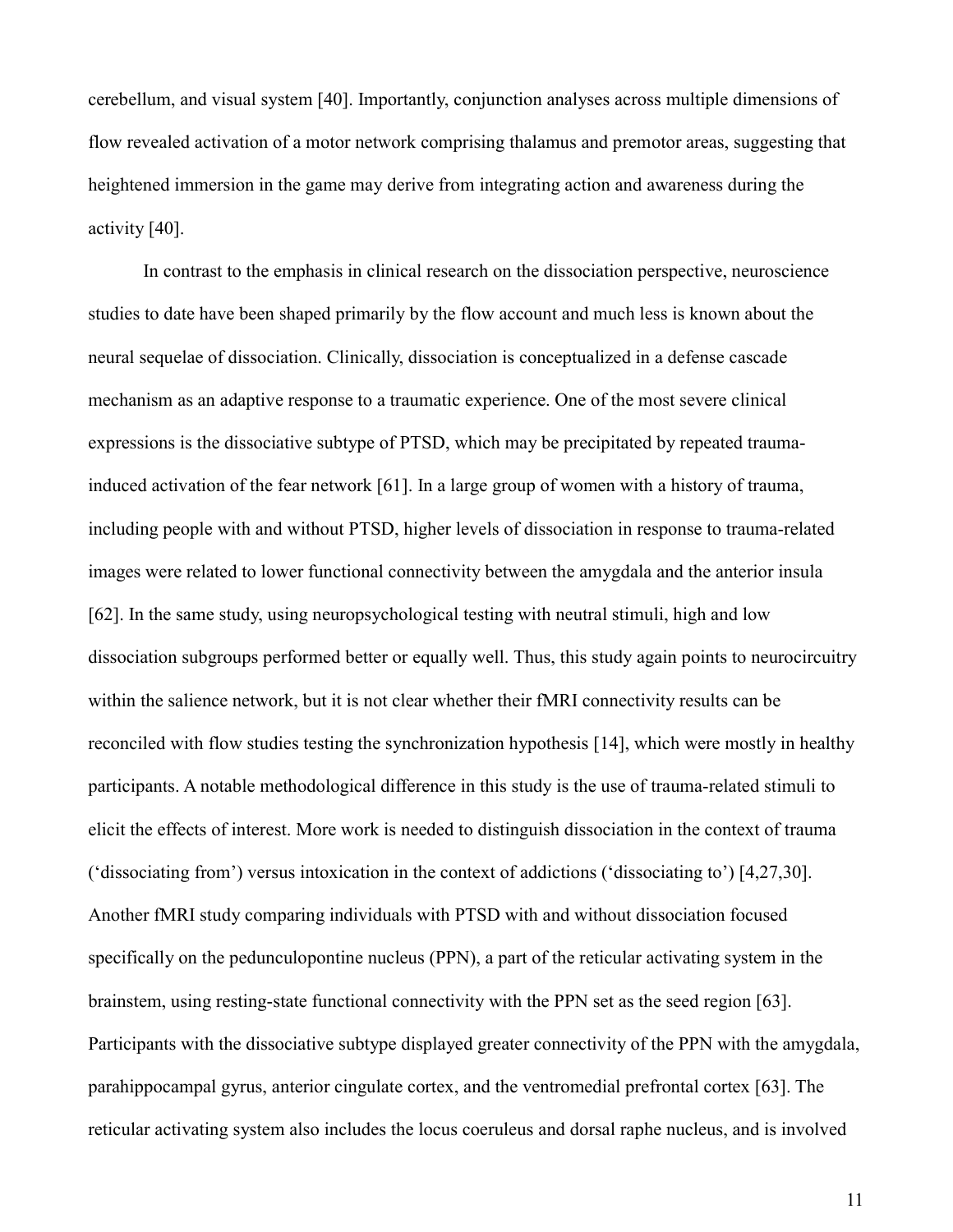in attention, arousal, regulation of muscle tone, and the ability to focus [64], functions that are highly relevant to threat processing and dissociative states. Future research may further interrogate these structures using high-resolution techniques.

| Method name                                                                                                              | Perspective                         | Description                                                                                                                                                                                                                                                                                                                                                                                           |
|--------------------------------------------------------------------------------------------------------------------------|-------------------------------------|-------------------------------------------------------------------------------------------------------------------------------------------------------------------------------------------------------------------------------------------------------------------------------------------------------------------------------------------------------------------------------------------------------|
| Skill-challenge balance<br>$[35, 41, 54 - 57]$                                                                           | Flow                                | This approach tailors the difficulty of a task to<br>each participant's personal level of ability.<br>Different conditions may then be created that are<br>easier ("boredom"), more difficult ("overload"),<br>or precisely at ("flow") that level of<br>performance. These studies have used cognitive<br>tasks such as mental arithmetic, but also video<br>games including Tetris and Candy Crush. |
| Video content analysis [40]                                                                                              | Flow                                | A retrospective content analysis of video game<br>play was conducted, coding five factors of flow:<br>skill-challenge balance, concentration on<br>activity, direct feedback of results, clear goals,<br>and control over activity.                                                                                                                                                                   |
| Trait measures of flow (e.g.<br><b>Swedish Flow Proneness</b><br>Questionnaire [41,65–67])                               | Flow                                | Self-reported measures of flow to assess the<br>general tendency to experience flow in different<br>aspects of life, e.g. at work or school, during<br>leisure activities, and during household<br>maintenance.                                                                                                                                                                                       |
| State measures of flow (e.g.<br>Flow State Scale / Dimensions<br>of Flow Dimension [41,54,57])<br>or immersion $[68,69]$ | Flow,<br>dissociation,<br>immersion | Self-reported, retrospective ratings of flow,<br>dissociation or immersion, as experienced in<br>relation to an experimental task (e.g. after a<br>session of slot machine gambling).                                                                                                                                                                                                                 |
| Finger Tapping Task [44]                                                                                                 | Immersion                           | Participants were asked to tap fingers in a<br>rhythm, and distinguish 'in the zone' and 'out of<br>the zone' periods of performance based on<br>tapping variability.                                                                                                                                                                                                                                 |

Table 1 Experimental methods used to investigate immersion.

# 4. Neurochemical Substrates

Immersion may also have a characteristic neurotransmitter signature. Recent research on this question

has focused on dopamine, a neurotransmitter that also has long-standing links to drugs of abuse and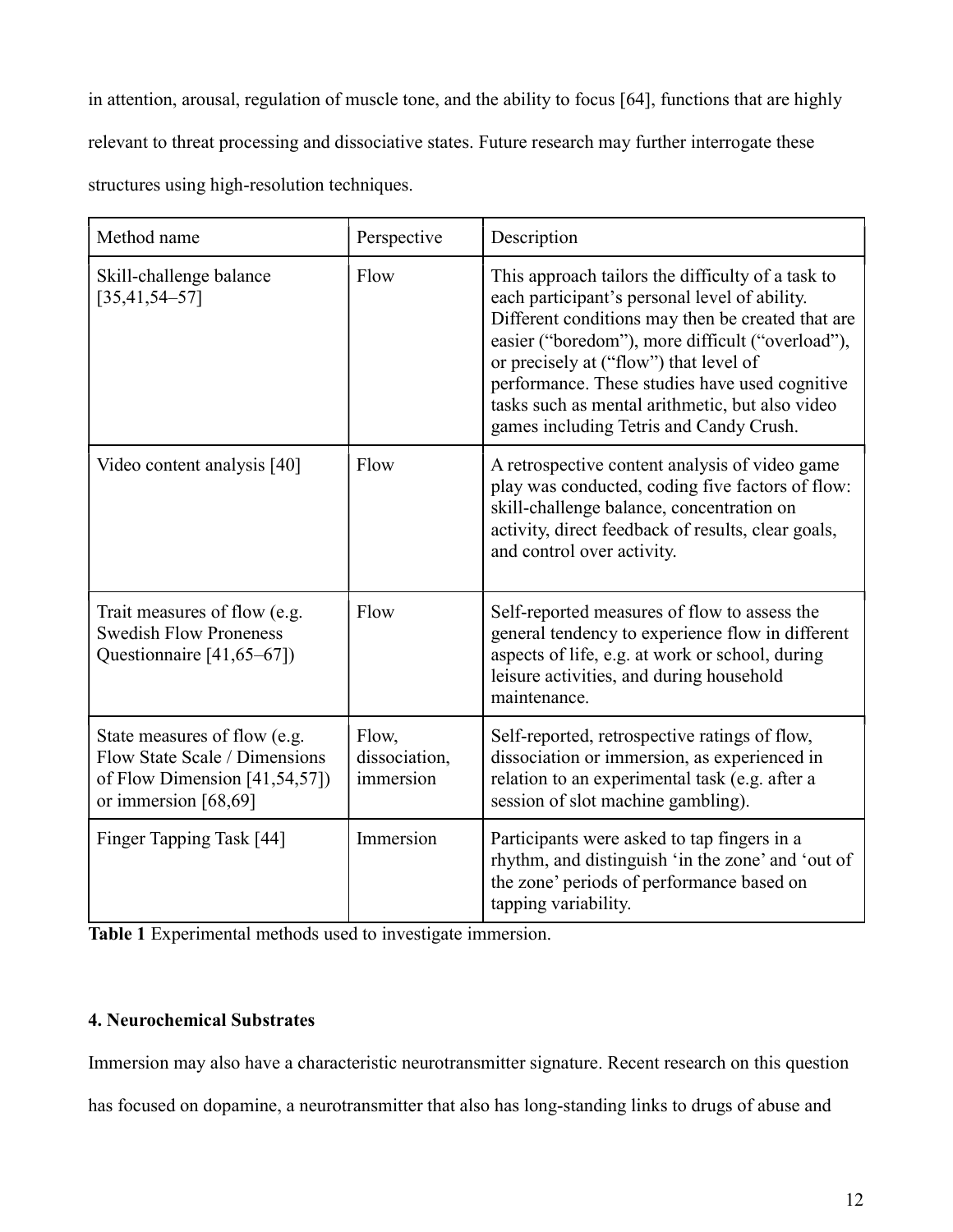addiction [70], although we note below that norepinephrine is another candidate that has received far less attention. Using positron emission tomography (PET) scans with the [11C]-raclopride tracer in healthy volunteers, higher scores on the 'flow proneness scale' was related to higher levels of dopamine D2 receptors in the dorsal striatum [65]. Together with age, the trait-like tendency to experience flow states (across multiple activities) explained 57% of the variance in dopamine binding [65]. The locus of this effect in the dorsal striatum is consistent with links in the previous section to skill acquisition and habit formation, as well as in PET research on individuals with Gambling Disorder, in whom increased amphetamine-induced dopamine release (measured with the dopamine D3-preferring ligand 11C-(+)- PHNO) in the dorsal striatum was correlated with increased gambling tendencies, including higher bet size on a slot machine task [71]. By contrast, greater dopaminergic release in the ventral striatum was associated with higher impulsiveness [71,72], a differentiation that may reflect distinct phenotypes among gamblers for immersion and impulsivity (c.f. Blaszczynski & Nower's Pathways Model [73]).

Recent genetic work has also linked a dopamine D2 receptor polymorphism to flow proneness [66]. The C957T polymorphism of the D2 receptor encoding gene (rs6277) on chromosome 11 accounts for 18% of the variance in striatal D2 receptor binding [74]. The T allele, which has been associated with lower levels of D2 binding, was linked to lower levels of flow proneness – a finding that is broadly congruent with the raclopride PET study of flow proneness [65]. It should be noted that in the genotyping study their result was restricted to certain flow domains in relation to particular activities (studying and working, rather than leisure activities). This domain-specificity represents a neglected aspect of flow research and would benefit from replication attempts using pre-registered designs [66,67]. Lastly, a structural imaging study in a large ( $n = 680$ ) Japanese sample found a positive correlation between greater gray matter volume of the dorsal striatum and total flow proneness [67], which was interpreted as supporting the link to dopaminergic functioning.

In addition to dopamine, norepinephrine may also play a role in flow states via its involvement in attentional processing and vigilance [43]. The locus coeruleus-norephinephrine system's proposed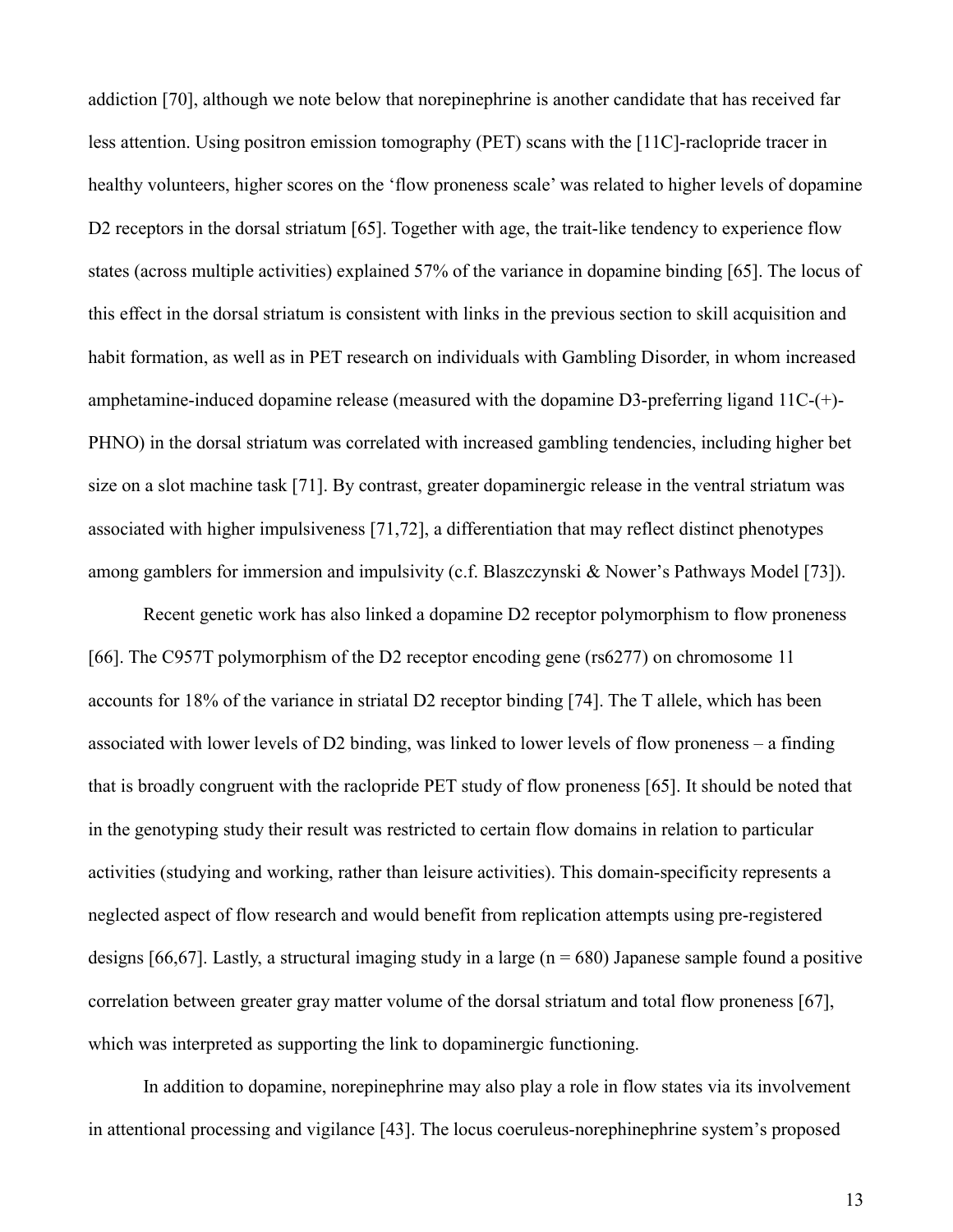involvement in attentional biases, including its role in engagement versus disengagement, and often in the context of appetitive learning, including addictions [75], may contribute to immersion in addictive disorders. Neuromodulatory interactions between dopamine and norephinephrine may also help to elaborate this hypothesis. We concur with van der Linden et al [43] that there are not yet any direct studies of the norepinephrine system in relation to flow (or immersion), and this may partly reflect the relative lack of selective PET ligands for characterizing norepinephrine transmission in human subjects.

### 5. Conclusion

Immersion is a psychological construct from gambling research that appears to hold translational value in the context of other addictive disorders, including substance use disorders in which related subjective experiences during intoxication may contribute to drug reinforcement and behavioural (technological) addictions that provide a source of escape. Although some inroads have been made to characterize the neural mechanisms that support this state [14,38], this remains a small field. We have identified some experimental procedures that can be used to investigate immersion in neural and/or physiological studies, informed by research on sustained attention / mind wandering and manipulating the challenge-skill balance within the classic model of the 'flow channel' [6] (see Table 1). Studies using these procedures implicate a number of a large-scale brain systems, namely the central executive network, the salience/reward network, and the default mode network, although their directional relationships with flow states are less clear, such that findings to date do not arbitrate unequivocally between the long-standing neurocognitive hypotheses of transient hypofrontality [38] versus enhanced connectivity / synchronization [14,42]. Neurotransmitter studies also indicate links with dopamine transmission, although it is notable that these studies have primarily used trait questionnaire measures of 'flow proneness' rather than task-related state measures, which limits their comparability. Nevertheless, research using a range of methodologies has implicated dorsal striatal involvement in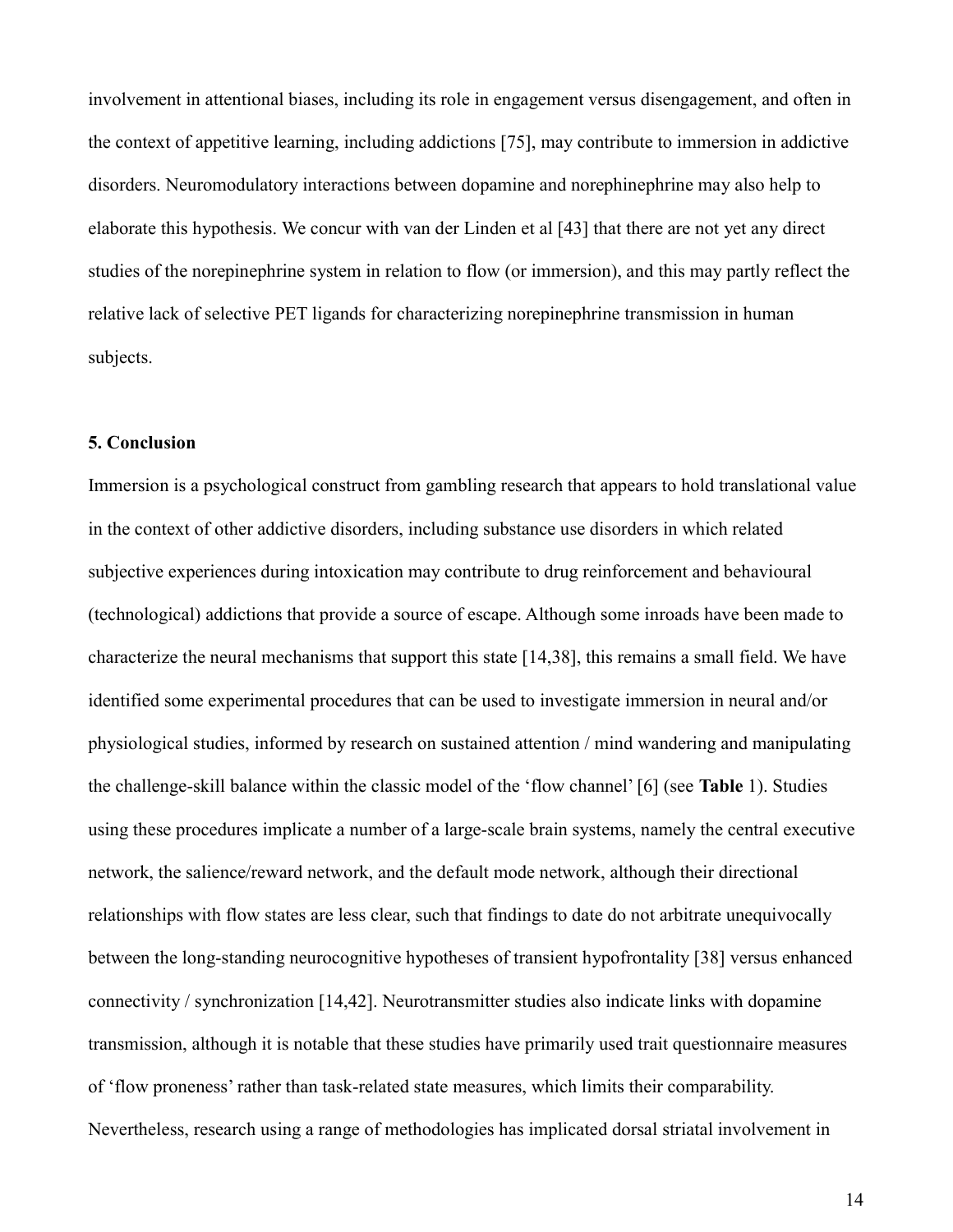particular, a finding that hints at underlying mechanisms involving automatization of motor routines and habit formation. Further testing of the differential contributions of nigrostriatal dopamine (into dorsal striatum, involved in action selection) versus the mesolimbic dopamine pathway (into ventral striatum, implicated in reward and reinforcement learning) will be vital for understanding the emotional consequences of immersion, where the latter may be considered as being encompassed in Csikszentmihalyi's [6] original concept of flow as autotelic (i.e. intrinsically rewarding).

 In characterizing immersion in relation to addictive disorders, we have described research adopting two quite distinct frameworks, that of dissociation and flow. Indeed, it is our thesis that immersion, as an attentional state in which the person loses track of time and their surrounding environment, represents a common ground between these more established constructs from clinical psychology and positive psychology, respectively (see [1]). Studies of the neural basis have predominantly used procedures from the flow perspective, and are conducted in healthy volunteers. Gold & Ciorciari note that "these automated stimulus response procedures [...] require many hours of highly dedicated practice" (p. 9) [14] and, sadly, this degree of repetition also holds for addictive disorders, but at the same time, there are aspects of the flow framework that are less compatible with substance-related addictions in particular, such as the balance between challenge and difficulty. Likewise, although dissociation is recognized as a continuum [8,14], it is poorly understood to what extent specific clinical phenomena, such as depersonalization, occur specifically in relation to addictive behaviours like slot machine gambling or in the context of recreational ('everyday') flow. A recent clinical study of severe dissociation in the context of PTSD has highlighted possible roles for the pedunculopontine nucleus and reticular activating system in dissociation. These brain regions have traditionally been at the limits of the resolution of fMRI, but may also contribute to immersion in addictive disorders potentially through arousal processes, and connectivity with limbic circuitry and higher cortical areas. We note that these perspectives and insights provided by neuroscience may hold clinical implications for addiction treatments, including the importance of identifying trauma-related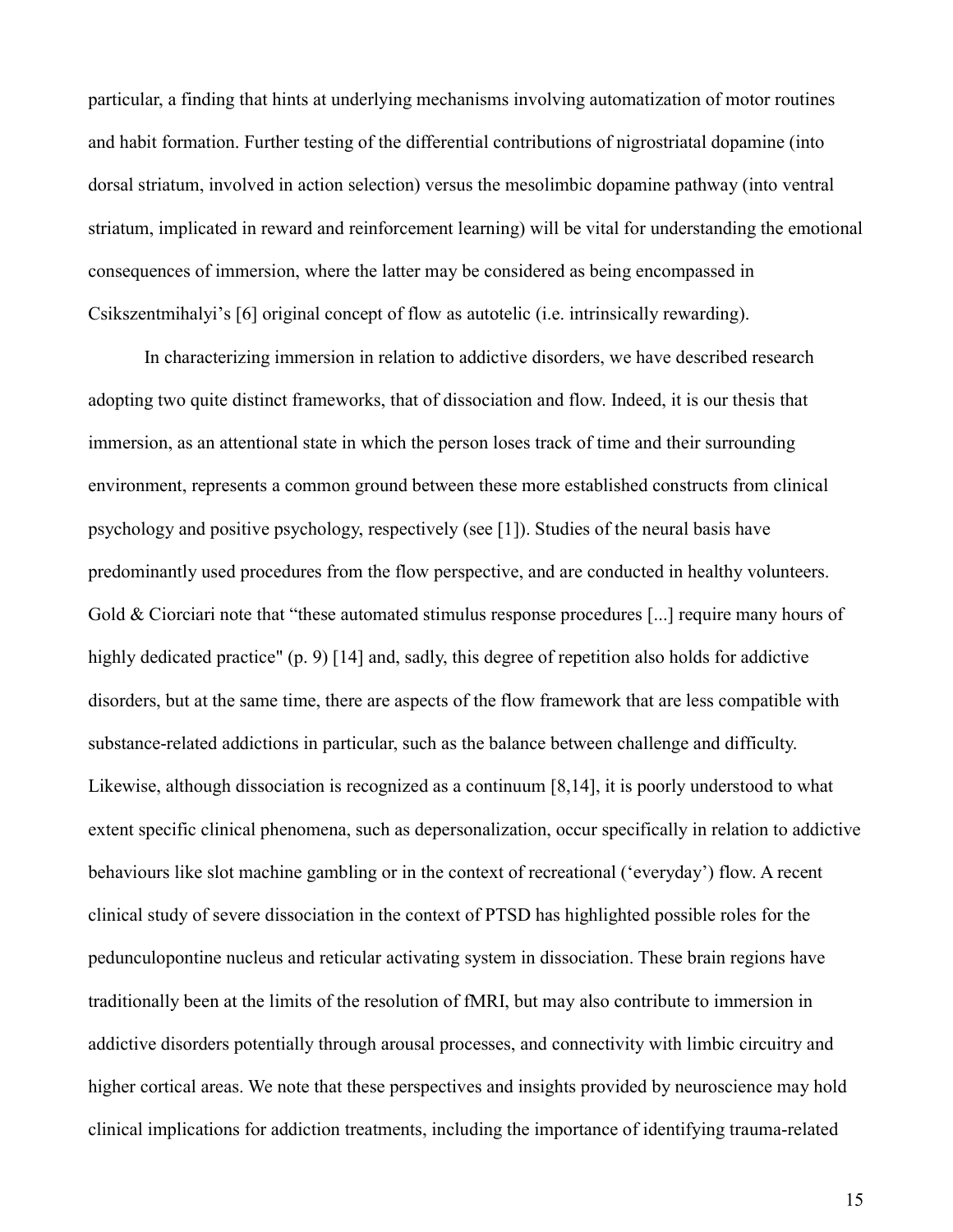comorbidities, novel avenues for therapy based on attentional [76] or arousal training, or mindfulnessbased or cognitive behavioural therapies [77], and the potential for brain stimulation techniques, such as transcranial Direct Current Stimulation to modulate flow (e.g. [78]).

# References

1. Murch WS, Clark L. Understanding the Slot Machine Zone. Curr Addict Reports. Current Addiction Reports; 2021;8:214–24.

This is a conceptual paper that reviews recent research seeking to understand the psychological nature of immersion in the specific context of slot machine gambling. The article seeks to reconcile the distinct contributions of the 'dissociation' and 'flow' perspectives, and posits a continuum from less harmful flow experiences to more harmful dissociation experiences.

2. Rogier G, Zobel SB, Marini A, Camponeschi J, Velotti P. Gambling Disorder and Dissociative Features: A Systematic Review and Meta-Analysis Guyonne. Psychol Addict Behav Behav. 2021;35:247–62.

This systematic review and meta-analysis of the dissociation construct in the context of gambling disorder. Twenty studies were identified and a moderate effect size was found linking gambling disorder to dissociation.

3. Schluter MG, Hodgins DC. Dissociative Experiences in Gambling Disorder. Curr Addict Reports. Current Addiction Reports; 2019;6:34–40.

4. Holmes EA, Brown RJ, Mansell W, Fearon RP, Hunter ECM, Frasquilho F, et al. Are there two qualitatively distinct forms of dissociation? A review and some clinical implications. Clin Psychol Rev. 2005;25:1–23.

5. Jacobs DF. A general theory of addictions: A new theoretical model. J Gambl Behav. 1986;2:15–31.

6. Csikszentmihalyi M, Larson R. Flow and the foundations of positive psychology. Dordrecht: Springer; 2014.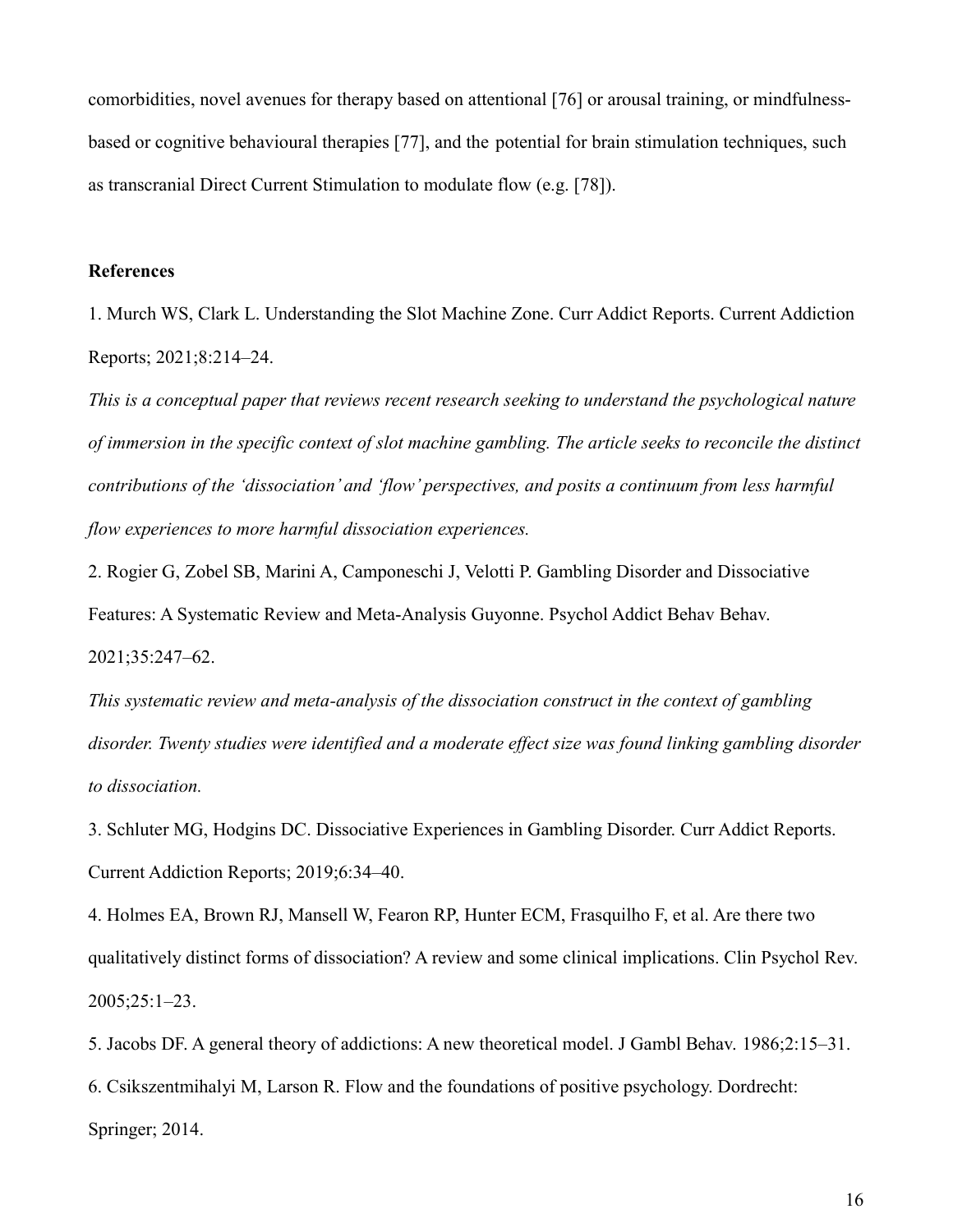7. Rémond JJ, Romo L. Analysis of gambling in the media related to screens: Immersion as a predictor of excessive use? Int J Environ Res Public Health. 2018;15.

8. Butler LD. Normative dissociation. Psychiatr Clin North Am. 2006;29:45–62.

9. Wartberg L, Kriston L, Thomasius R. Internet gaming disorder and problematic social media use in a representative sample of German adolescents: Prevalence estimates, comorbid depressive symptoms and related psychosocial aspects. Comput Human Behav [Internet]. Elsevier; 2020;103:31–6. Available from: https://doi.org/10.1016/j.chb.2019.09.014

10. Sohn SY, Krasnoff L, Rees P, Kalk NJ, Carter B. The Association Between Smartphone Addiction and Sleep: A UK Cross-Sectional Study of Young Adults. Front Psychiatry. 2021;12:1–10.

11. Király O, Potenza MN, Stein DJ, King DL, Hodgins DC, Saunders JB, et al. Preventing problematic internet use during the COVID-19 pandemic: Consensus guidance. Compr Psychiatry. 2020;100:1–4.

12. Noël X, Saeremans M, Kornreich C, Jaafari N. Dissociative Tendencies and Alcohol Use Disorder. Curr Addict Reports. Current Addiction Reports; 2018;5:517–27.

This paper draws together research on dissociative features in specific relation to alcohol use and alcohol use disorders, highlighting the important moderating effects of early life stress and childhood maltreatment, and proposing mechanisms involved in habit formation.

13. Brand M, Wegmann E, Stark R, Müller A, Wölfling K, Robbins TW, et al. The Interaction of Person-Affect-Cognition-Execution (I-PACE) model for addictive behaviors: Update, generalization to addictive behaviors beyond internet-use disorders, and specification of the process character of addictive behaviors. Neurosci Biobehav Rev. 2019;104:1–10.

14. Gold J, Ciorciari J. A review on the role of the neuroscience of flow states in the modern world. Behav Sci (Basel). 2020;10.

15. Moller AC, Meier BP, Wall RD. Developing an Experimental Induction of Flow : Effortless Action in the Lab. Effortless Atten. 2010;191–204.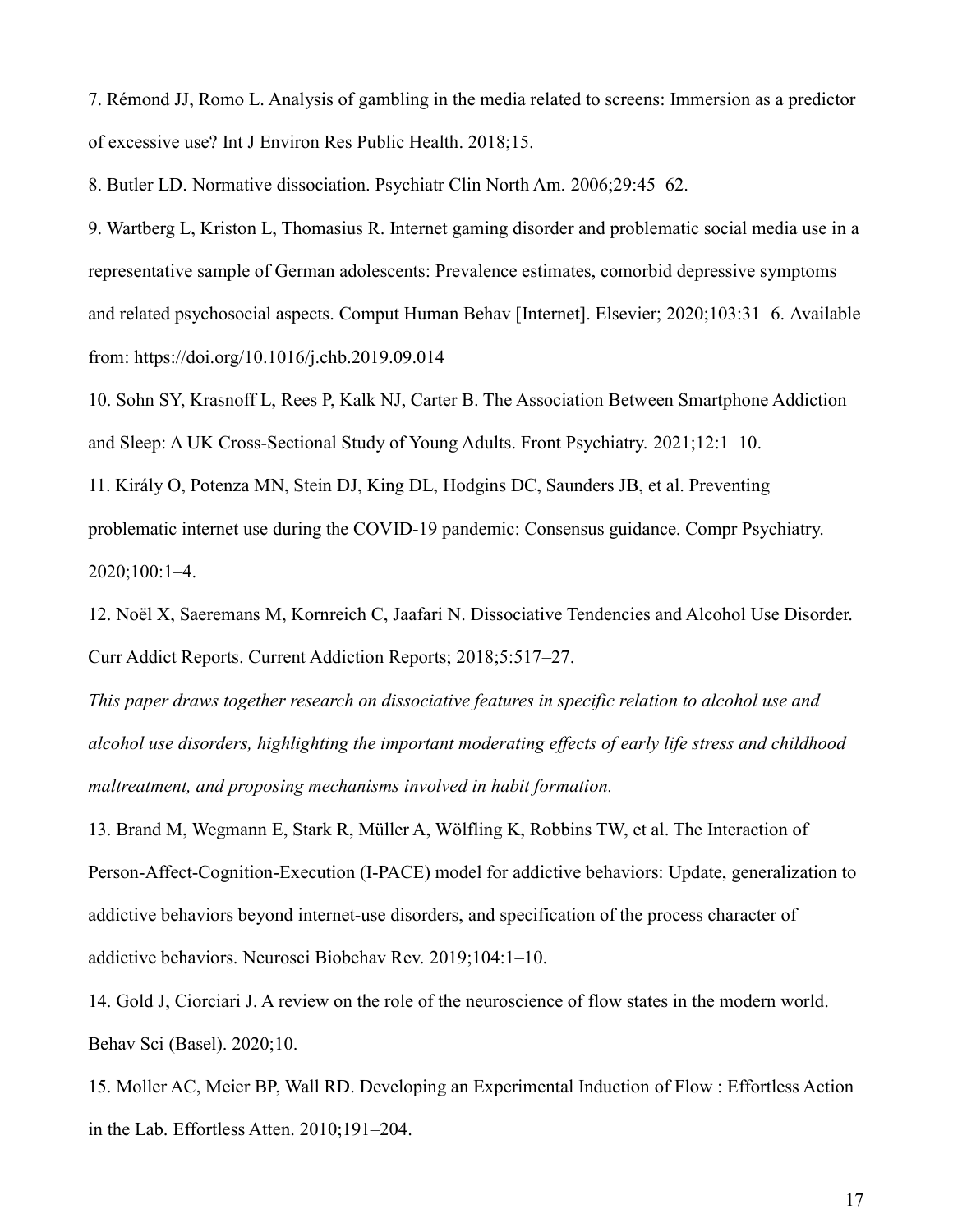16. Sayette MA, Reichle ED, Schooler JW. Lost in the sauce: The effects of alcohol on mind wandering. Psychol Sci. 2009;20:747–52.

17. White AM, Signer ML, Kraus CL, Swartzwelder HS. Experiential Aspects of Alcohol-Induced Blackouts among College Students. Am J Drug Alcohol Abuse. 2004;30:205–24.

18. Konkolÿ Thege B, Horwood L, Slater L, Tan MC, Hodgins DC, Wild TC. Relationship between interpersonal trauma exposure and addictive behaviors: A systematic review. BMC Psychiatry. BMC Psychiatry; 2017;17:1–17.

19. Scherrer JF, Xian H, Krygiel Kapp JM, Waterman B, Shah KR, Volberg R, et al. Association between exposure to childhood and lifetime traumatic events and lifetime pathological gambling in a twin cohort. J Nerv Ment Dis. 2007;195:72–8.

20. Fosnocht AQ, Briand LA. Substance Use Modulates Stress Reactivity: Behavioral and Physiological Outcomes. Physiol Behav. 2016;166:32–42.

21. Evren C, Sar V, Dalbudak E, Cetin R, Durkaya M, Evren B, et al. Lifetime PTSD and quality of life among alcohol-dependent men: Impact of childhood emotional abuse and dissociation. Psychiatry Res [Internet]. Elsevier Ireland Ltd; 2011;186:85–90. Available from:

http://dx.doi.org/10.1016/j.psychres.2010.07.004

22. Karadag F, Sar V, Tamar-Gurol D, Evren C, Karagoz M, Erkiran M. Dissociative disorders among inpatients with drug or alcohol dependency. J Clin Psychiatry. 2005;66:1247–53.

23. Schäfer I, Langeland W, Hissbach J, Luedecke C, Ohlmeier MD, Chodzinski C, et al. Childhood trauma and dissociation in patients with alcohol dependence, drug dependence, or both-A multi-center study. Drug Alcohol Depend. 2010;109:84–9.

24. Evren C, Sar V, Dalbudak E. Temperament, Character, and Dissociation Among Detoxified Male Inpatients With Alcohol Dependency. J Clin Psychol. 2008;64:717–27.

25. Langeland W, Draijer N, Van den Brink W. Trauma and dissociation in treatment-seeking alcoholics: Towards a resolution of inconsistent findings. Compr Psychiatry. 2002;43:195–203.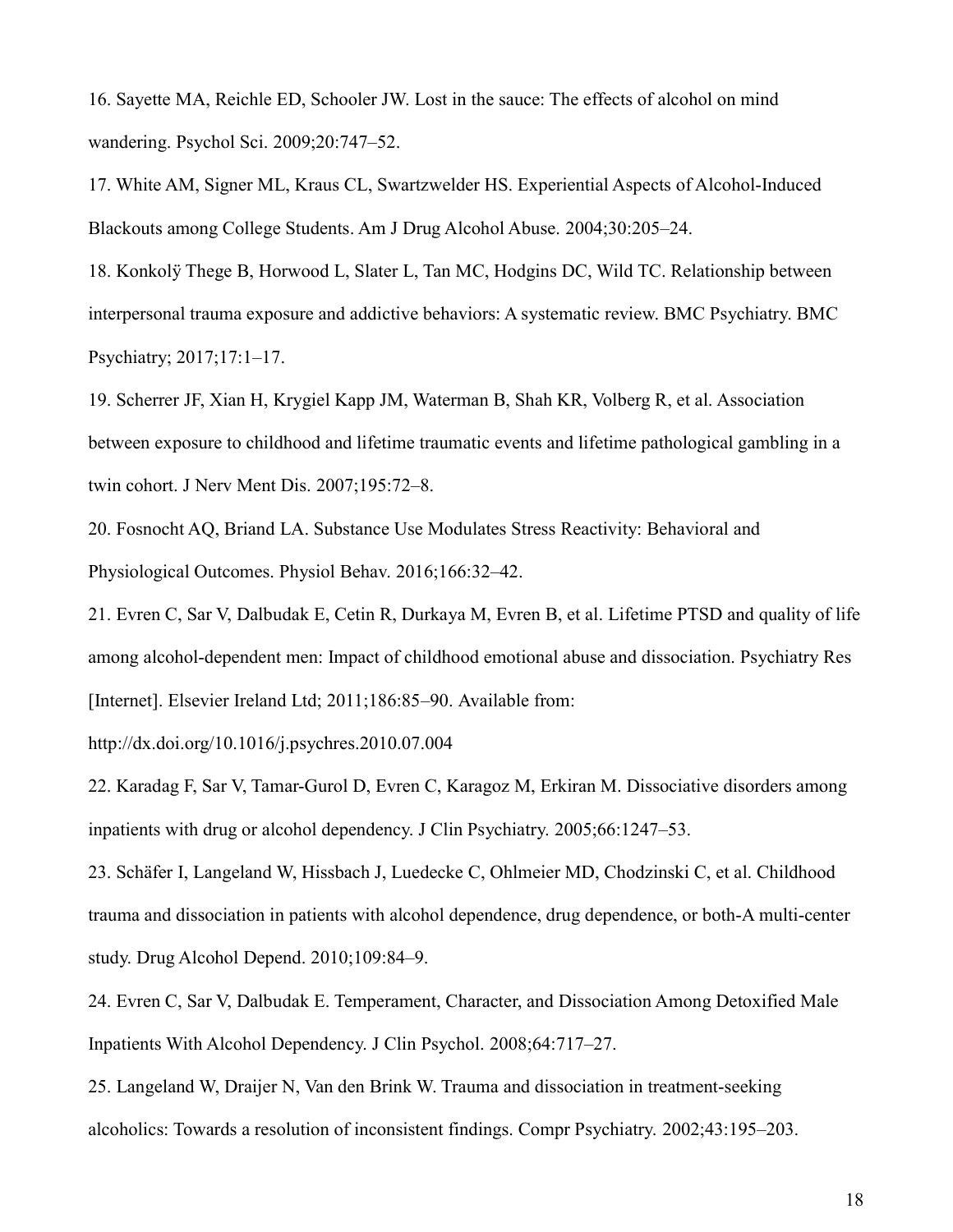26. Somer E, Altus L, Ginzburg K. Dissociative psychopathology among opioid use disorder patients: exploring the "chemical dissociation" hypothesis. Compr Psychiatry [Internet]. Elsevier Inc.; 2010;51:419–25. Available from: http://dx.doi.org/10.1016/j.comppsych.2009.09.007

27. Klanecky A, McChargue DE, Bruggeman L. Desire to dissociate: Implications for problematic drinking in college students with childhood or adolescent sexual abuse exposure. Am J Addict. 2012;21:250–6.

28. Wegen KS, van Dijke A, Aalbers A, Zedlitz AMEE. Dissociation and under-regulation of affect in patients with posttraumatic stress disorder with and without a co-morbid substance use disorder. Eur J Trauma Dissociation [Internet]. Elsevier Masson SAS; 2017;1:227–34. Available from:

http://dx.doi.org/10.1016/j.ejtd.2017.06.001

29. Ledgerwood DM, Petry NM. PTSD Symptoms in Treatment-Seeking Pathological Gamblers. J Trauma Stress. 2006;19:411–6.

30. Najavits LM, Meyer T, Johnson KM, Korn D. Pathological Gambling and Posttraumatic Stress Disorder: A Study of the Co-Morbidity versus Each Alone. J Gambl Stud. 2011;27:663–83.

31. Casale S, Musicò A, Schimmenti A. Beyond internalizing and externalizing symptoms: the association between body disconnection and the symptoms of Internet gaming disorder. Addict Behav [Internet]. Elsevier LTD; 2021;1–31. Available from: https://doi.org/10.1016/j.addbeh.2021.107043 In a study of 370 online gamers, body disconnection (comprising low body awareness and high body dissociation), physical aggression, depression all predicted severity of internet gaming disorder symptoms, and body dissociation and aggression also interacted significantly.

32. Lee TK, Roh S, Han JH, Park SJ, Soh MA, Han DH, et al. The relationship of problematic internet use with dissociation among South Korean internet users. Psychiatry Res [Internet]. Elsevier; 2016;241:66–71. Available from: http://dx.doi.org/10.1016/j.psychres.2016.04.109

33. Grajewski P, Dragan M. Adverse childhood experiences, dissociation, and anxious attachment style as risk factors of gaming disorder. Addict Behav Reports [Internet]. Elsevier; 2020;11:100269.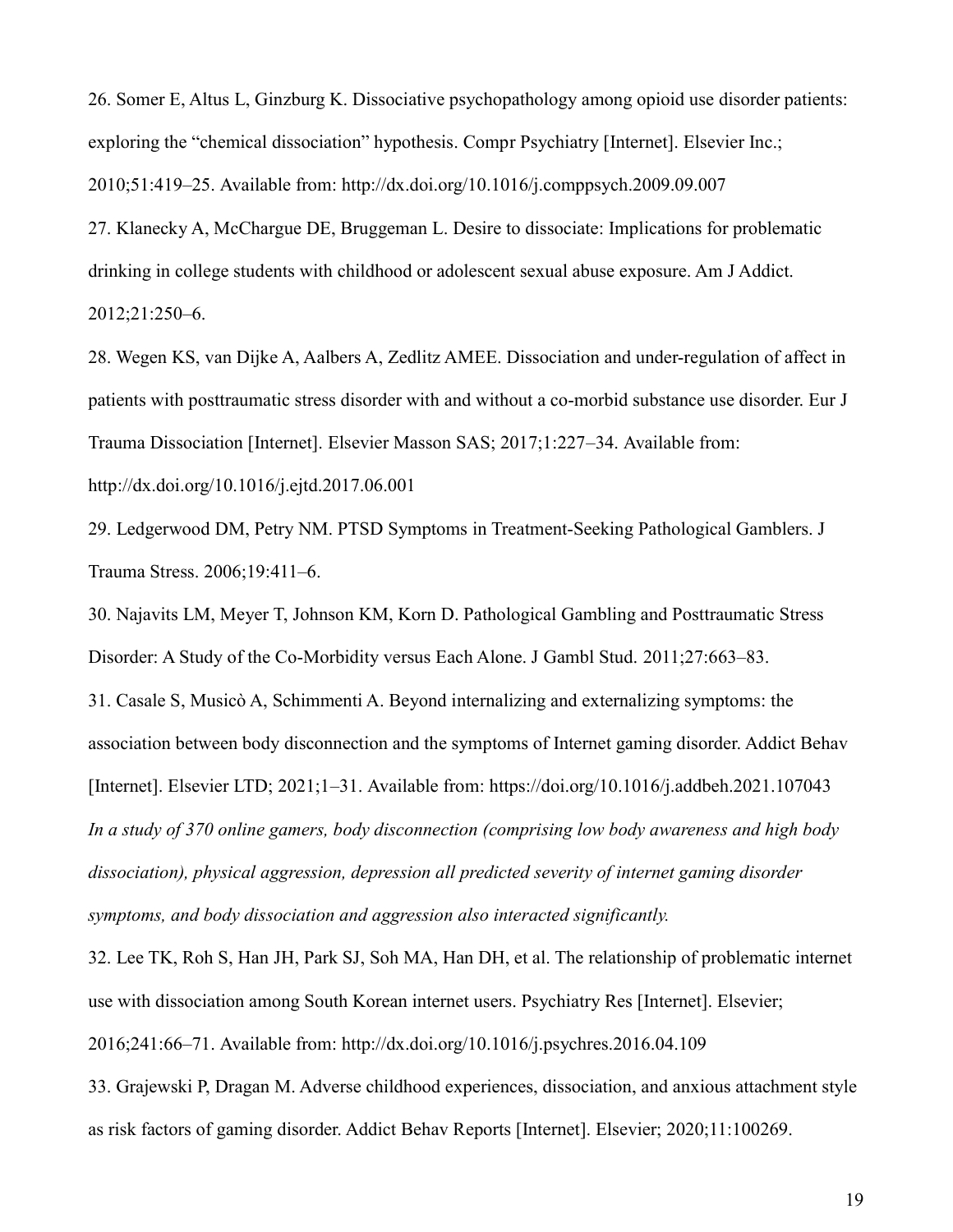Available from: https://doi.org/10.1016/j.abrep.2020.100269

34. Griffiths M. Internet Gambling: Issues, Concerns, and Recommendations. Cyberpsychology, Behav Soc Netw. 2003;6:557–68.

35. Larche CJ, Dixon MJ. Winning isn't everything: The impact of optimally challenging smartphone games on flow, game preference and individuals gaming to escape aversive bored states. Comput Human Behav [Internet]. Elsevier Ltd; 2021;123:106857. Available from:

https://doi.org/10.1016/j.chb.2021.106857

In this study, Candy Crush gamers were classified on a 'gaming to escape' scale, and played Candy Crush in the lab under conditions that were either at their current level of ability ('balanced') or 'too easy'. Associations were shown with flow experiences, gaming problems, and boredom proneness. 36. Dixon MJ, Stange M, Larche CJ, Graydon C, Fugelsang JA, Harrigan KA. Dark Flow, Depression and Multiline Slot Machine Play. J Gambl Stud. Springer US; 2018;34:73–84.

37. Dixon MJ, Gutierrez J, Larche CJ, Stange M, Graydon C, Kruger TB, et al. Reward reactivity and dark flow in slot-machine gambling: "Light" and "dark" routes to enjoyment. J Behav Addict. 2019;8:489–98.

38. Dietrich A. Neurocognitive mechanisms underlying the experience of flow. Conscious Cogn. 2004;13:746–61.

39. Hirao K. Prefrontal hemodynamic responses and the degree of flow experience among occupational therapy students during their performance of a cognitive task. J Educ Eval Health Prof. 2014;11:24.

40. Klasen M, Weber R, Kircher TTJ, Mathiak KA, Mathiak K. Neural contributions to flow experience during video game playing. Soc Cogn Affect Neurosci. 2012;7:485–95.

41. Ulrich M, Keller J, Grön G. Neural signatures of experimentally induced flow experiences identified in a typical fMRI block design with BOLD imaging. Soc Cogn Affect Neurosci. 2016;11:496–507.

In an fMRI study, arithmetic task induced flow condition, in comparison to boredom and overload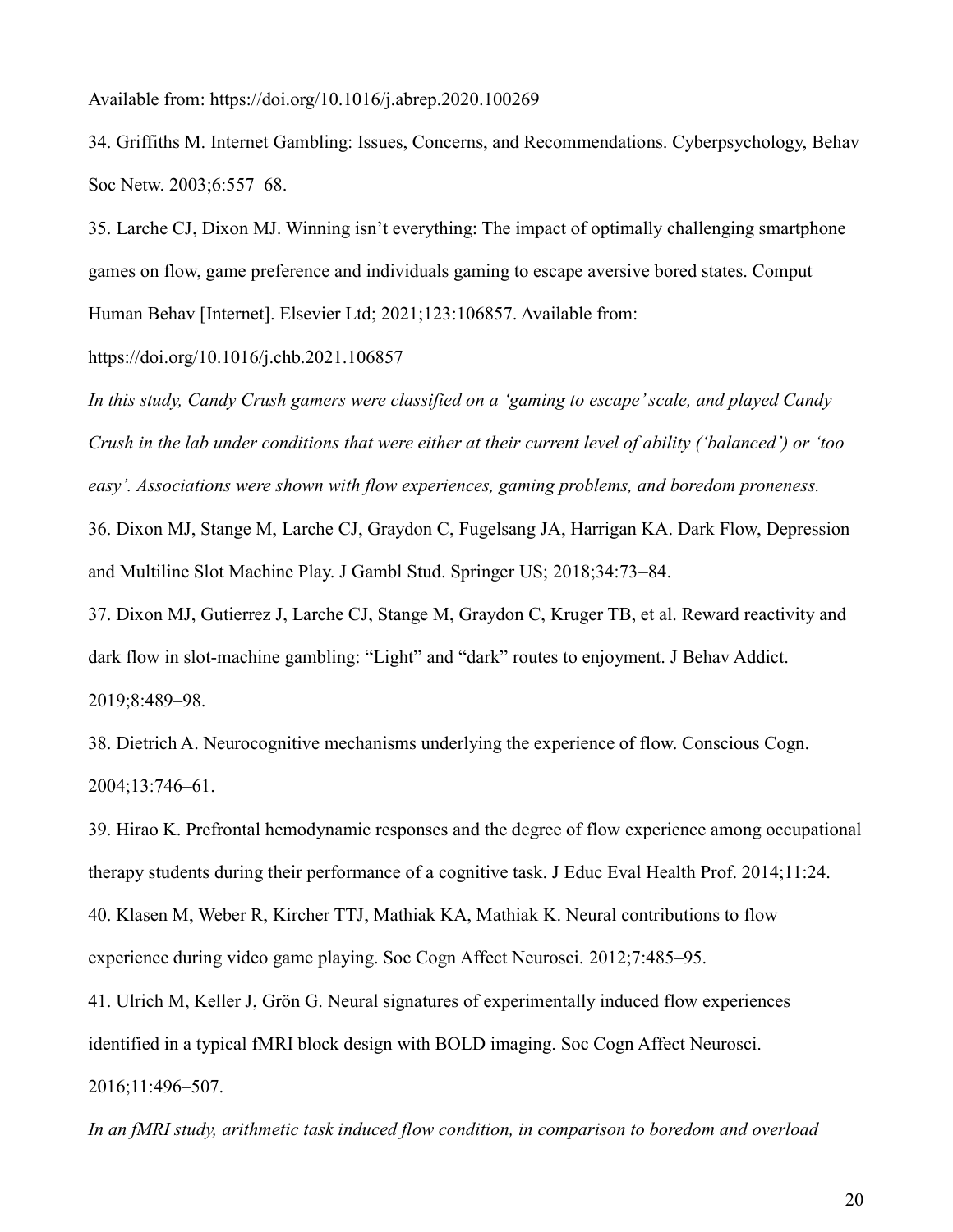conditions, displayed inverted U and U shaped response patterns in different brain regions, such as the cerebellum, thalamus, caudate nuclei as well as the medial prefrontal cortex, amygdala, and the anterior cingulate cortex respectively. The former pattern in the caudate nucleus, and the latter in the medial prefrontal cortex and the amygdala, correlated with self-reported flow index.

42. Weber R, Tamborini R, Westcott-Baker A, Kantor B. Theorizing flow and media enjoyment as cognitive synchronization of attentional and reward networks. Commun Theory. 2009;19:397–422. 43. van der Linden D, Tops M, Bakker AB. Go with the flow: A neuroscientific view on being fully engaged. Eur J Neurosci. 2020;947–63.

This review explores the neuromodulatory systems, including the brain reward and the locus coeruleusnorepinephrine, that underlie some of the dimensions of flow. It further hypothesizes the possible involvement of three brain networks, the dorsal mode, central executive, and the salience networks. 44. Kucyi A, Hove MJ, Esterman M, Hutchison RM, Valera EM. Dynamic Brain Network Correlates of Spontaneous Fluctuations in Attention. Cereb Cortex. 2017;27:1831–40.

A finger tapping task, used to measure changes in attention, showed 'in-the-zone' attention, was associated with greater activity in the default mode network, whereas 'out of the zone' attention was related to increased activity in the dorsal attention and salience networks. Greater coupling of the medial prefrontal cortex and posterior cingulate cortex nodes in the default mode network with the anterior insula in the salience network was seen during higher out-of-zone attention.

45. Noori HR, Cosa Linan A, Spanagel R. Largely overlapping neuronal substrates of reactivity to drug, gambling, food and sexual cues: A comprehensive meta-analysis. Eur Neuropsychopharmacol [Internet]. Elsevier; 2016;26:1419-30. Available from:

http://dx.doi.org/10.1016/j.euroneuro.2016.06.013

46. Luijten M, Schellekens AF, Kühn S, MacHielse MWJ, Sescousse G. Disruption of reward processing in addiction: An image-based meta-analysis of functional magnetic resonance imaging studies. JAMA Psychiatry. 2017;74:387–98.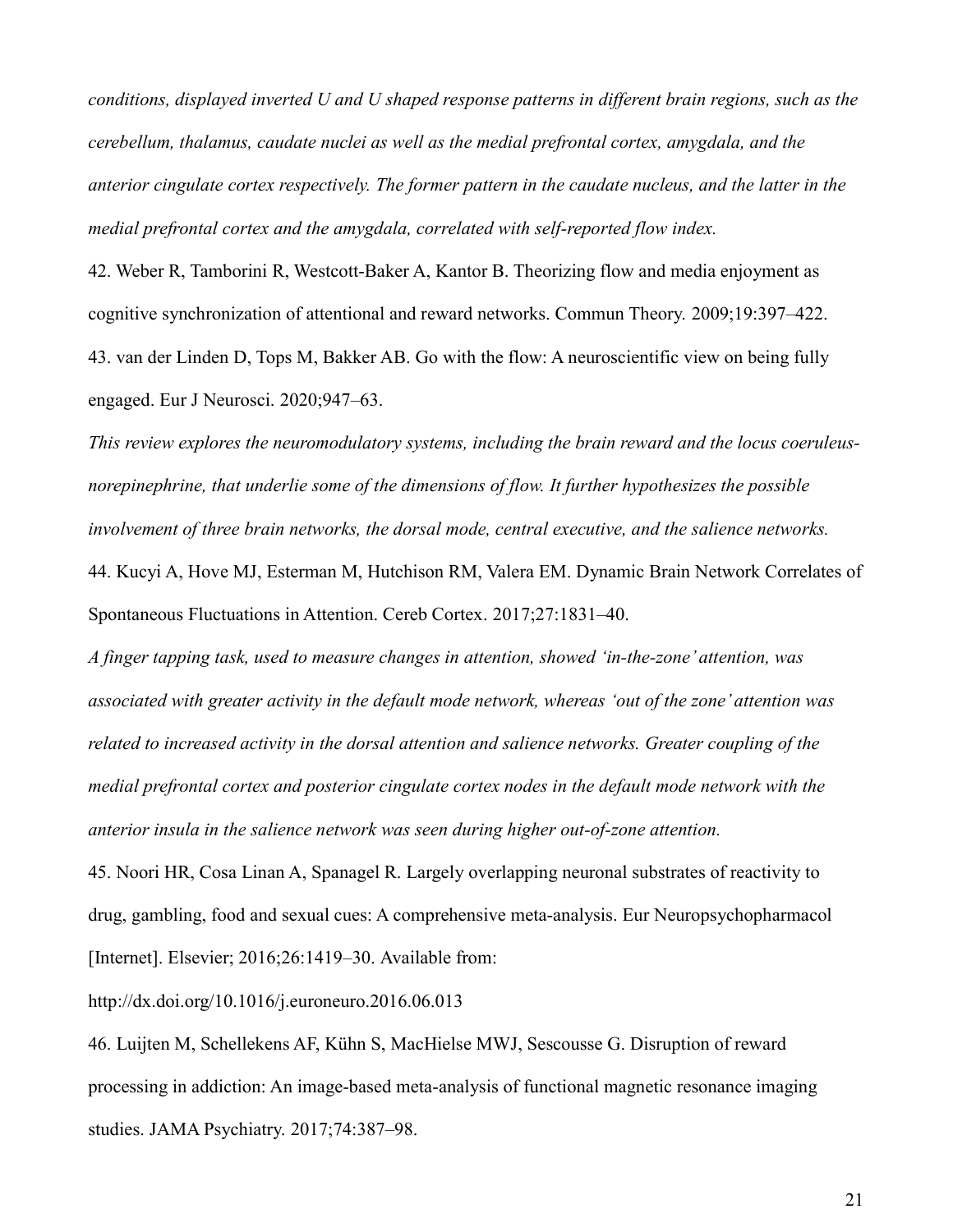47. Limbrick-Oldfield EH, Mick I, Cocks RE, McGonigle J, Sharman SP, Goldstone AP, et al. Neural substrates of cue reactivity and craving in gambling disorder. Transl Psychiatry [Internet]. 2017;7:e992. Available from: http://www.nature.com/doifinder/10.1038/tp.2016.256

48. Limbrick-Oldfield EH, van Holst RJ, Clark L. Fronto-striatal dysregulation in drug addiction and pathological gambling: Consistent inconsistencies? NeuroImageClinical. Department of Psychology, University of Cambridge, Cambridge, UK.; 2013;2:385–93.

49. van Timmeren T, Zhutovsky P, van Holst RJ, Goudriaan AE. Connectivity networks in gambling disorder: a resting-state fMRI study. Int Gambl Stud [Internet]. Routledge; 2018;18:242–58. Available from: http://doi.org/10.1080/14459795.2018.1449884

50. Fujimoto A, Tsurumi K, Kawada R, Murao T, Takeuchi H, Murai T, et al. Deficit of state-dependent risk attitude modulation in gambling disorder. Transl Psychiatry [Internet]. Nature Publishing Group; 2017;7:e1085-6. Available from: http://dx.doi.org/10.1038/tp.2017.55

51. Potenza MN, Balodis IM, Derevensky J, Grant JE, Petry NM, Verdejo-Garcia A, et al. Gambling Disorder. Nat Rev Dis Prim [Internet]. Springer US; 2019;5:1–21. Available from:

http://dx.doi.org/10.1038/s41572-019-0099-7

52. Fong CJ, Zaleski DJ, Leach JK. The challenge–skill balance and antecedents of flow: A metaanalytic investigation. J Posit Psychol [Internet]. Routledge; 2015;10:425–46. Available from: http://dx.doi.org/10.1080/17439760.2014.967799

53. Engeser S, Rheinberg F. Flow, performance and moderators of challenge-skill balance. Motiv Emot. 2008;32:158–72.

54. Ulrich M, Keller J, Hoenig K, Waller C, Grön G. Neural correlates of experimentally induced flow experiences. Neuroimage. The Authors; 2014;86:194–202.

55. Keller J, Bless H, Blomann F, Kleinböhl D. Physiological aspects of flow experiences: Skillsdemand-compatibility effects on heart rate variability and salivary cortisol. J Exp Soc Psychol [Internet]. Elsevier Inc.; 2011;47:849–52. Available from: http://dx.doi.org/10.1016/j.jesp.2011.02.004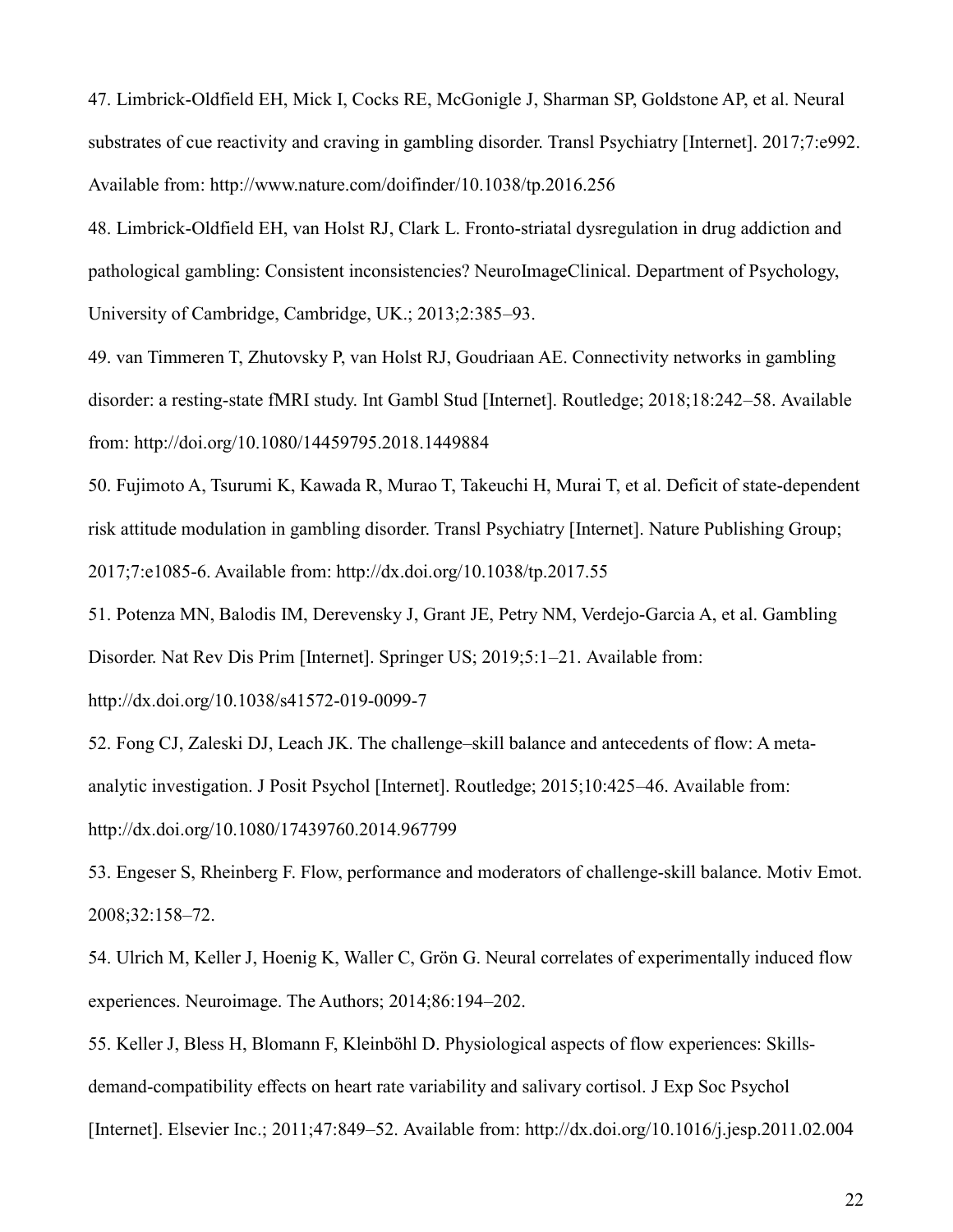56. Larche CJ, Dixon MJ. The relationship between the skill-challenge balance, game expertise, flow and the urge to keep playing complex mobile games. J Behav Addict. 2020;9:606–16.

57. Yoshida K, Sawamura D, Inagaki Y, Ogawa K, Ikoma K, Sakai S. Brain activity during the flow experience: A functional near-infrared spectroscopy study. Neurosci Lett [Internet]. Elsevier Ireland Ltd; 2014;573:30–4. Available from: http://dx.doi.org/10.1016/j.neulet.2014.05.011

58. Romanski LML. Representation and Integration of Auditory and Visual Stimuli in the Primate Ventral Prefrontal Cortex. Cereb Cortex [Internet]. 2007;17:1–16. Available from: http://cercor.oxfordjournals.org/content/17/suppl\_1/i61.short

59. Hayashi T, Ko JH, Strafella AP, Dagher A. Dorsolateral prefrontal and orbitofrontal cortex interactions during self-control of cigarette craving. Proc Natl Acad Sci. 2013;110:4422–7.

60. Hutcherson CA, Plassmann H, Gross JJ, Rangel A. Cognitive Regulation during Decision Making Shifts Behavioral Control between Ventromedial and Dorsolateral Prefrontal Value Systems. J Neurosci [Internet]. 2012;32:13543-54. Available from:

http://www.jneurosci.org/cgi/doi/10.1523/JNEUROSCI.6387-11.2012

61. Schauer M, Elbert T. Dissociation following traumatic stress etiology and treatment. J Psychol. 2010;218:109–27.

62. Fani N, King TZ, Powers A, Hardy RA, Siegle GJ, Blair RJ, et al. Cognitive and neural facets of dissociation in a traumatized population. Emotion. 2019;19:863–75.

A hundred and seventeeen African American women, divided into high versus low dissociation, completed a battery of clinical assessments, neurocognitive tasks, and an fMRI task completed in the scanner. High dissociative participants displayed lower functional connectivity between the amygdala and the anterior insula in response to trauma-related images (an emotional Stroop test) in an fMRI task.

63. Thome J, Densmore M, Koppe G, Terpou B, Théberge J, McKinnon MC, et al. Back to the Basics: Resting State Functional Connectivity of the Reticular Activation System in PTSD and its Dissociative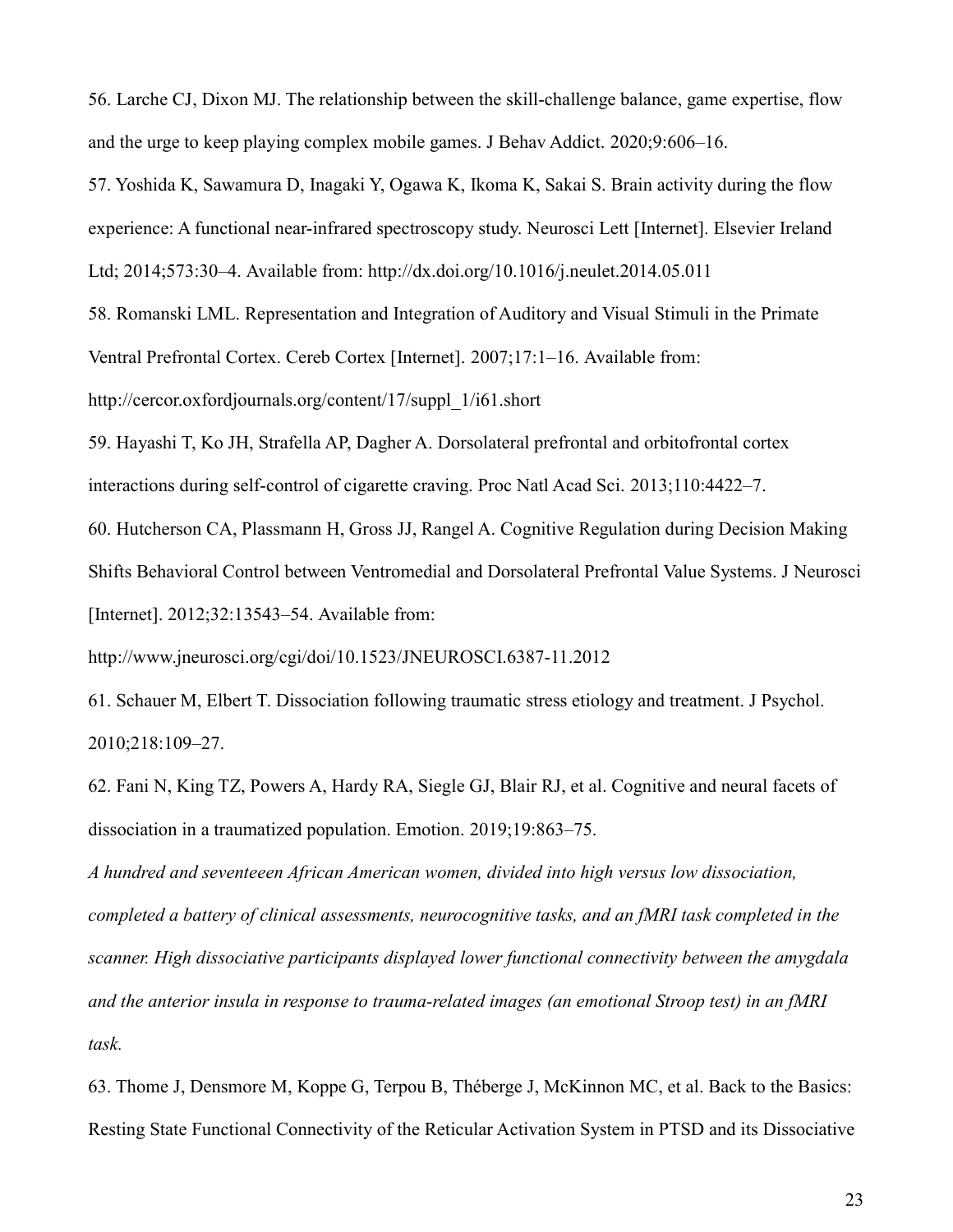Subtype. Chronic Stress. 2019;3:247054701987366.

A resting state fMRI study explored the pedunculopontine nucleus (PPN), a part of the reticular activating system in the brainstem, in individuals with PTSD with and without dissociation focused. Participants with the dissociative subtype of PTSD displayed greater connectivity of the PPN with the amygdala, parahippocampal gyrus, anterior cingulate cortex, and the ventromedial prefrontal cortex. 64. Arguinchona JH, Tadi P. Neuroanatomy, Reticular Activating System [Internet]. Creighton University: StatPearls Publishing, Treasure Island (FL); 2020. Available from:

http://europepmc.org/abstract/MED/31751025

65. de Manzano Ö, Cervenka S, Jucaite A, Hellenäs O, Farde L, Ullén F. Individual differences in the proneness to have flow experiences are linked to dopamine D2-receptor availability in the dorsal striatum. Neuroimage [Internet]. Elsevier Inc.; 2013;67:1–6. Available from:

http://dx.doi.org/10.1016/j.neuroimage.2012.10.072

A PET study, which used [11C]-raclopride to explore D2 receptor binding, found a positive correlation between the flow proneness scale and these receptors. The subjective experience of flow together with age explained 57% of the variance in dopamine binding.

66. Gyurkovics M, Kotyuk E, Katonai ER, Horvath EZ, Vereczkei A, Szekely A. Individual differences in flow proneness are linked to a dopamine D2 receptor gene variant. Conscious Cogn [Internet].

Elsevier Inc.; 2016;42:1–8. Available from: http://dx.doi.org/10.1016/j.concog.2016.02.014

67. Niksirat KS, Park K, Silpasuwanchai C, Wang Z, Ren X. The relationship between flow proneness in everyday life and variations in the volume of gray matter in the dopaminergic system: A cross-

sectional study. Pers Individ Dif [Internet]. Elsevier; 2019;141:25–30. Available from:

https://doi.org/10.1016/j.paid.2018.12.013

Using voxel-based morphometry, in 680 Japanese adults, total scores on the flow proneness scale were associated with increased gray matter in a region of the dorsal striatum. Some differential associations were also seen with flow domain (home, work, leisure) which also differed by gender.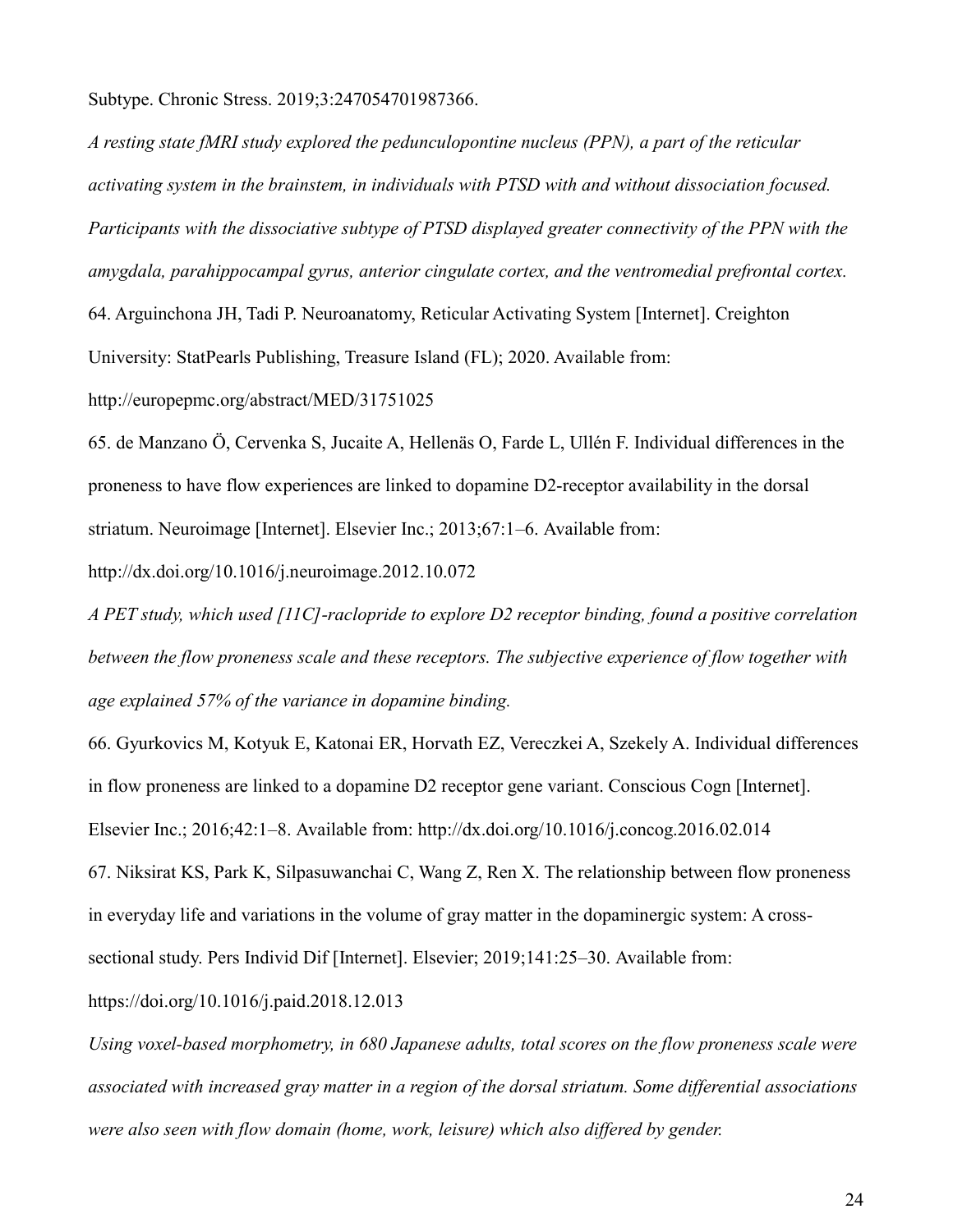68. Murch WS, Limbrick-Oldfield EH, Ferrari MA, MacDonald KI, Fooken J, Cherkasova M V., et al. Zoned in or zoned out? Investigating immersion in slot machine gambling using mobile eye-tracking. Addiction. 2020;115:1127–38.

69. Murch WS, Clark L. Effects of bet size and multi-line play on immersion and respiratory sinus arrhythmia during electronic gaming machine use. Addict Behav [Internet]. Elsevier; 2019;88:67–72. Available from: https://doi.org/10.1016/j.addbeh.2018.08.014

70. Nutt DJ, Lingford-Hughes A, Erritzoe D, Stokes PRA. The dopamine theory of addiction: 40 years of highs and lows. Nat Rev Neurosci. Nature Publishing Group; 2015;16:305–12.

71. Boileau I, Payer D, Chugani B, Lobo DSS, Houle S, Wilson AA, et al. In vivo evidence for greater amphetamine-induced dopamine release in pathological gambling: a positron emission tomography study with [(11)C]-(+)-PHNO. Mol Psychiatry [Internet]. Nature Publishing Group; 2014;19:1–9. Available from: http://www.ncbi.nlm.nih.gov/pubmed/24322203

72. Boileau I, Payer D, Chugani B, Lobo D, Behzadi A, Rusjan PM, et al. The D2/3 dopamine receptor in pathological gambling: A positron emission tomography study with [11C]-(+)-propyl-hexahydronaphtho-oxazin and [11C]raclopride. Addiction. 2013;108:953–63.

73. Blaszczynski A, Nower L. A pathways model of problem and pathological gambling. Addiction. 2002;97:487–99.

74. Hirvonen M, Laakso A, Någren K, Rinne JO, Pohjalainen T, Hietala J. C957T polymorphism of the dopamine D2 receptor (DRD2) gene affects striatal DRD2 availability in vivo. Mol Psychiatry. 2004;9:1060–1.

75. Ehlers MR, Todd RM. Genesis and Maintenance of Attentional Biases: The Role of the Locus Coeruleus-Noradrenaline System. Neural Plast. 2017;2017.

76. Yoshida K, Ogawa K, Mototani T, Inagaki Y, Sawamura D, Ikoma K, et al. Flow experience enhances the effectiveness of attentional training: A pilot randomized controlled trial of patients with attention deficits after traumatic brain injury. NeuroRehabilitation. 2018;43:183–93.